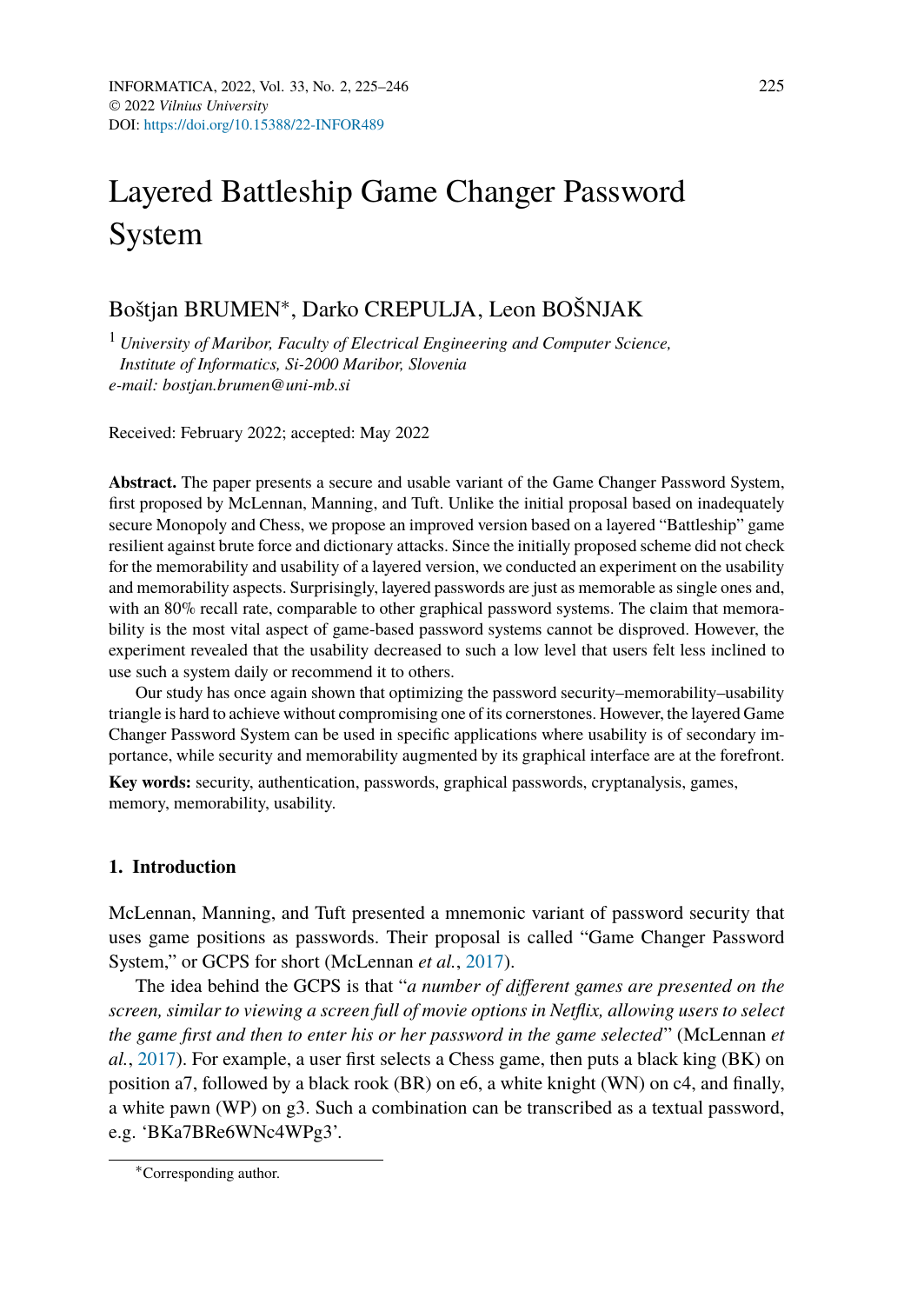The proposed system's main innovative and essential element are passwords based on graphical presentations familiar to users, i.e. games. Graphical background significantly improves the memorability of such passwords (Kiesel *et al.*, [2017](#page-20-1)). Another advantage is that users find the GCPS system fun to use, and the effect is shown in a relatively high recall rate (*>*75%).

However, the security analysis of the system has shown the initial design is vulnerable to brute force attacks and that needs to be addressed before the actual implementation (Brumen, [2019](#page-20-2)). Because of the "hotspot" problem (Constantinides *et al.*, [2021](#page-20-3)), it is also susceptible to specialized dictionary attacks. The main weakness of the original proposal is the limited number of pieces and position on the chessboard on which these pieces can be placed. However, this weakness is due to the design of original games used, not the GCPS as such (Brumen, [2019](#page-20-2)). A version that would be both brute force and dictionary attack resistant would require several modifications, including increasing the search space and the number of layers.

The authors of the original proposal did foresee such an improvement. Still, their tests for memorability of GCPS-based passwords were conducted using a simple setup without any layering. Additionally, the passwords employed in the study contained very few game pieces, thus not properly addressing the possibility of a brute force and/or a dictionary attack.

The initial proposal needs to be re-validated, particularly in terms of the additional two aspects: memorability, its (claimed) most significant advantage, and usability. Hence, the research question of this paper is whether the modified Game Changer Password System (such that it limits the feasibility of a brute force and dictionary attack) is still producing memorable and usable passwords.

The rest of the paper is organized as follows. The following section elaborates on a layered game changer password system based on a "Battleship" game and discusses its resilience against attacks. In Section [3,](#page-6-0) we present the experimental setup, while the results are discussed in Section [4.](#page-12-0) The paper is concluded with final remarks in Section [5.](#page-19-0)

## <span id="page-1-0"></span>**2. The Layered "Battleship" Game Changer Password System**

McLennan *et al.* ([2017\)](#page-20-0) described the main idea behind the Game Password Changer System as: "*... passwords* [*that*] *are stored in game positions. This approach involves giving up the idea of passwords as alphanumeric strings and replacing such strings with iconic codes that are stored on the virtual game positions of different games*". Authors chose chess and Monopoly as an example and originally proposed variants where users selected (only) two or four pieces. Such passwords were shown to be vulnerable to guessing attacks due to the small search space.

To improve the search space, we propose a game called "Battleship" (also known as "Convoy" and "Sinking ships"). Battleship is a two-player game based on guessing. It dates to the beginning of the 20th century and is played on two  $n \times n$  grids (usually  $10 \times 10$ ). Before the start of the game, each player randomly allocates *i* boats on her grid.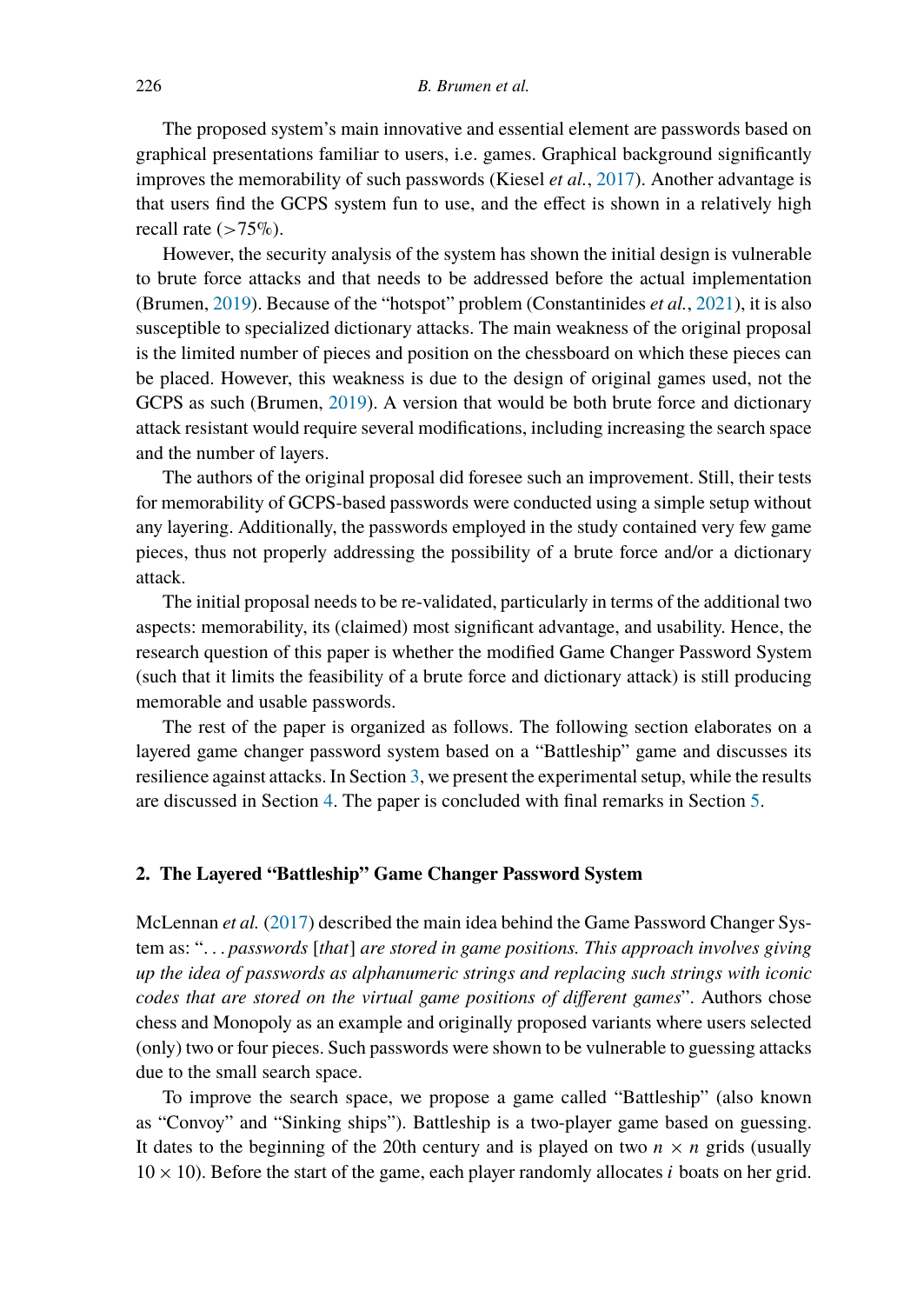<span id="page-2-0"></span>

Fig. 1. An example of battleship game setting.

Five ships  $(i = 5)$  of varying lengths are most typically used in the game, each occupying a specific position on the field. A typical setting contains five ships of the following lengths: 5, 4, 3, 3, 2. Each of the fields is identified by coordinates made up of numbers and letters. Ships may be positioned horizontally or vertically, but should not overlap, as only a single ship can occupy one coordinate location. Since ships are not allowed to touch, they also cannot occupy adjacent coordinate locations. While playing the game, the players alternately call the coordinates (e.g. "B-4") and try to "sink" the opponent's ships by guessing their location. Each time a player manages to land a hit on their opponent's boat, the opponent must proclaim a hit and announce which boat has been damaged. When all the coordinates corresponding to a particular ship are hit, that boat is sunk. When all the player's ships are sunken, the game is over (see Fig. [1](#page-2-0)).

This particular game was also selected because "brain games" increase memorability, particularly the "pattern memory" game (Moser *et al.*, [2015](#page-20-4)), which is based on the same principle as "Battleship."

Our modified "Battleship" GCPS is representative of drawmetric (pure recall-based) schemes (Stobert and Biddle, [2013](#page-21-0); Adama *et al.*, [2021\)](#page-20-5) in which a user places their "password" on an empty  $n \times n$  grid. Most of the pure recall-based schemes' memorability does not exceed 80% (Al-Ameen *et al.*, [2015](#page-20-6)), as is also the case with the original GPCS.

An advantage of this game over the initially selected chess and Monopoly is its design, which allows for a more extensive search space from which to create a password. Another advantage is the ease with which the search space can then be increased without disrupting users and their familiarity with the game.

The search space from which a password can be created depends on the grid size (i.e. the number of coordinate locations), the number of ships, and their sizes. Unfortunately, the Battleship game so far remains unstudied from a complexity standpoint, i.e. an exact formula for a number of possible combinations is unknown (Demaine, [2001](#page-20-7)). Fortunately, though, the Battleship problem is an NP problem (Sevenster, [2004](#page-21-1)).

The upper bound of the search space of a Battlefield game is needed to estimate the brute force resilience against an algorithm creating passwords drawn from such a space.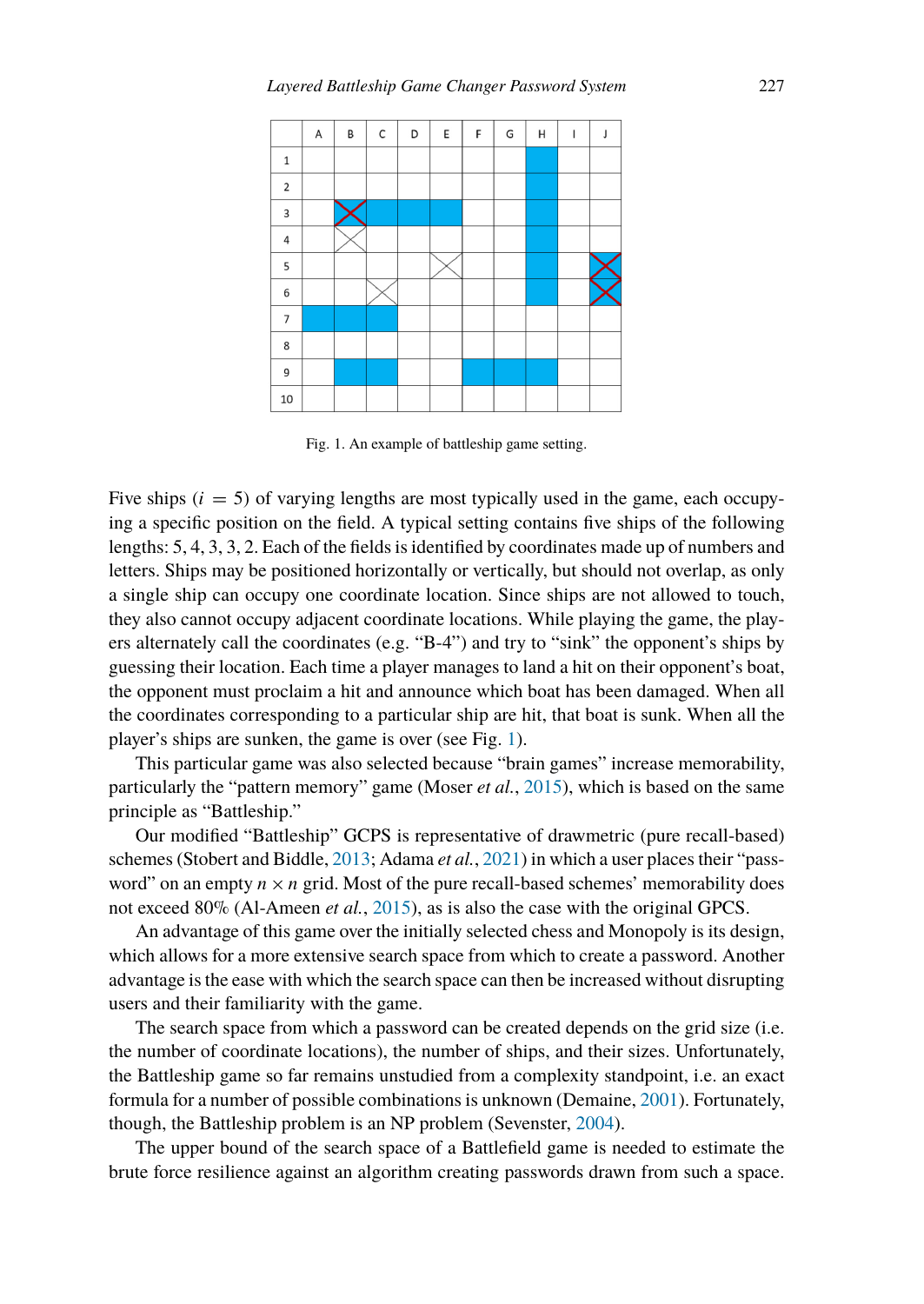Here we expand on the initial idea by Lugo [\(2009](#page-20-8)). Let us first assume we start with two ships *w* and *z* of various sizes. Then, we can define the length of ship *w* as *m*, and the length of ship *z* as *l* in such a way that both lengths are different from one another  $(m \neq l)$ . Finally, the two ships are placed on an  $n \times n$  grid.

The number of ways to place the ship *w* of length *m* is:

$$
N_w = (n - m + 1)n + (n - m + 1)n.
$$
 (1)

There are *(n*−*m*+1*)n* ways to place the ship vertically (*n* columns, each having *n*−*m*+1 possible placements) and  $n(n - m + 1)$  ways to put the ship horizontally (*n* rows, each having  $n - m + 1$  possible arrangements).

Similarly, the number of ways to place the ship *z* of length *l* ship is:

$$
N_z = (n - l + 1)n + (n - l + 1)n.
$$
\n(2)

The total number of combinations to place the two ships should be the product of these, minus the possible intersections or adjacencies:

<span id="page-3-0"></span>
$$
N_{tot} = ((n - m + 1)n + n(n - m + 1))((n - l + 1)n + n(n - l + 1))
$$
  
- Hintersects – Hadjaecencies. (3)

We have to consider the possibility that the ships could intersect or be adjacent. If the two ships intersect, either:

- one is horizontal, and one is vertical, and the intersection is a single square, or
- both have the same orientation, and the two ships lie in the same row or column, and the intersection is either a single or multiple squares.

If they are adjacent, either:

- they are adjacent left-to-right, i.e. for any pair of two ship's coordinates  $(x_w, y_w)$  and  $(x_z, y_z)$ , there is at least one such pair of coordinates where  $x_w = x_z + 1$  and  $y_w = y_z$ , or
- they are adjacent top-to-bottom, i.e. for any pair of two ship's coordinates  $(x_w, y_w)$  and  $(x_z, y_z)$ , there is at least one such pair of coordinates where  $y_w = y_z + 1$  and  $x_w = x_z$ , or
- they are adjacent diagonally, i.e. for any pair of two ship's coordinates  $(x_w, y_w)$  and  $(x_z, y_z)$ , there is one such pair of coordinates where either  $y_w = y_z + 1$  and  $x_w = x_z + 1$ or  $y_w = y_z - 1$  and  $x_w = x_z - 1$ .

Obviously, the shorter the ships (low *l* and *m*), the more combinations there are and the less possibility there is for intersections and adjacencies.

An additional feature, the ship's orientation, adds to the complexity by a constant of 2. Namely, each ship can have two directions, as shown in Fig. [2:](#page-4-0) a ship 5-units long occupying the exact locations D4–H4 can point either to the left or right.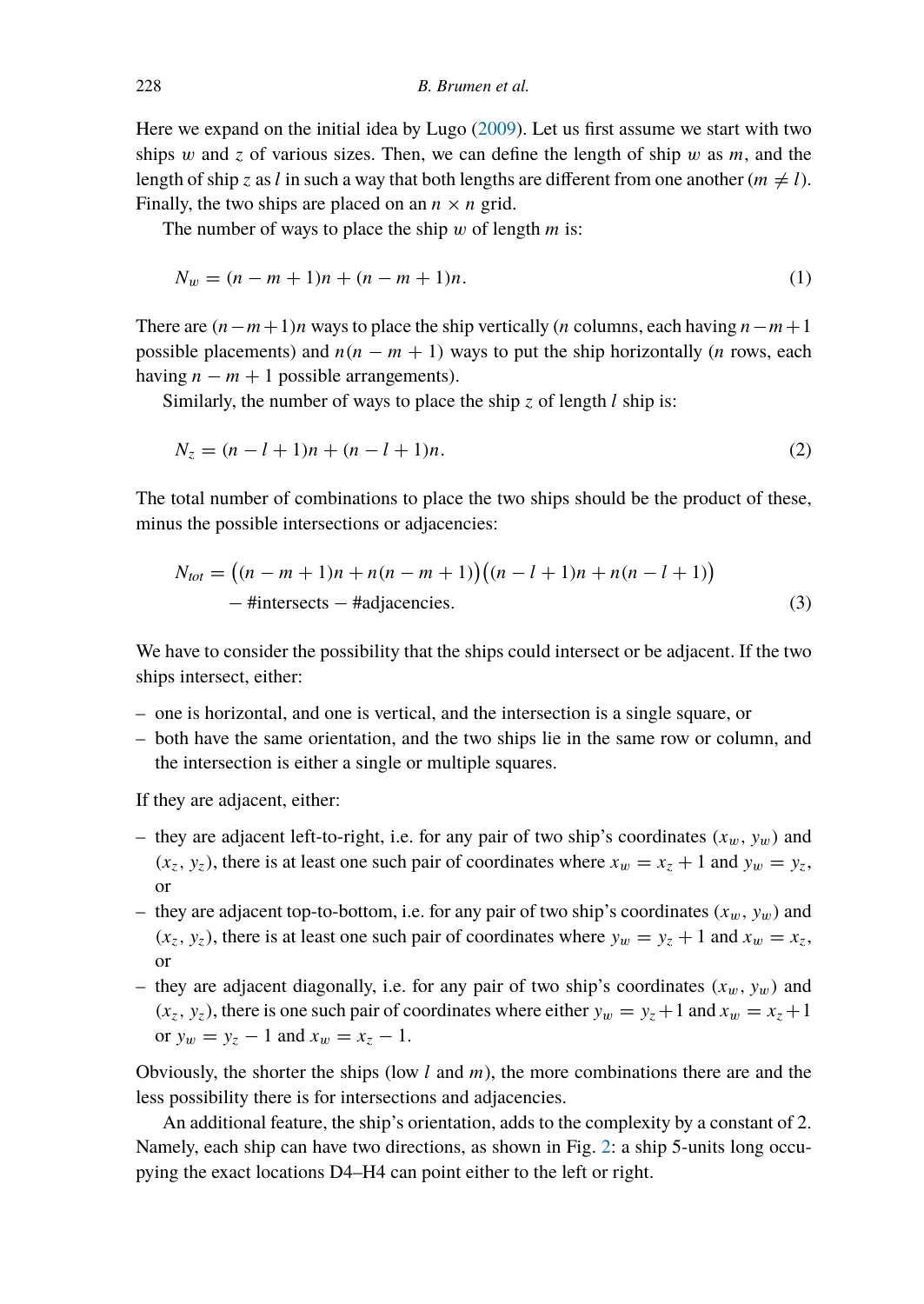<span id="page-4-0"></span>

|                | $\mathsf A$ | B | $\mathsf{C}$ | D | E | F | G | H | $\rm I$ | $\mathbf{j}$ |
|----------------|-------------|---|--------------|---|---|---|---|---|---------|--------------|
| $\mathbf 1$    |             |   |              |   |   |   |   |   |         |              |
| $\mathbf 2$    |             |   |              |   |   |   |   |   |         |              |
| 3              |             |   |              |   |   |   |   |   |         |              |
| $\overline{4}$ |             |   |              |   |   |   |   | ✔ |         |              |
| 5              |             |   |              |   |   |   |   |   |         |              |
| 6              |             |   |              |   |   |   |   |   |         |              |
| $\overline{7}$ |             |   |              |   |   |   |   |   |         |              |
| 8              |             |   |              |   |   |   |   |   |         |              |
| 9              |             |   |              |   |   |   |   |   |         |              |
| 10             |             |   |              |   |   |   |   |   |         |              |

|                         | A | B | $\mathsf C$ | D | E | F | G | H | $\rm I$ | J |
|-------------------------|---|---|-------------|---|---|---|---|---|---------|---|
| $\mathbf 1$             |   |   |             |   |   |   |   |   |         |   |
| 2                       |   |   |             |   |   |   |   |   |         |   |
| 3                       |   |   |             |   |   |   |   |   |         |   |
| $\overline{\mathbf{4}}$ |   |   |             |   |   |   |   |   |         |   |
| 5                       |   |   |             |   |   |   |   |   |         |   |
| 6                       |   |   |             |   |   |   |   |   |         |   |
| 7                       |   |   |             |   |   |   |   |   |         |   |
| 8                       |   |   |             |   |   |   |   |   |         |   |
| 9                       |   |   |             |   |   |   |   |   |         |   |
| 10                      |   |   |             |   |   |   |   |   |         |   |

Fig. 2. (a) right and (b) left-pointing ship occupying precisely the exact locations.

<span id="page-4-1"></span>

| Example |       | # of ships of lengths |         |       | Total # of | Possible             |  |
|---------|-------|-----------------------|---------|-------|------------|----------------------|--|
|         | $m=2$ | $m = 3$               | $m = 4$ | $m=5$ | ships      | combinations         |  |
| #1      |       |                       |         |       |            | $1.9 \times 10^{9}$  |  |
| #2      |       |                       |         |       |            | $2.7 \times 10^{9}$  |  |
| #3      | 3     |                       |         |       |            | $2.5 \times 10^{9}$  |  |
| #4      |       |                       |         |       |            | $1.3 \times 10^{9}$  |  |
| #5      | 3     |                       |         |       |            | $6.4 \times 10^{11}$ |  |
| #6      |       |                       |         |       |            | $4.9 \times 10^{10}$ |  |

Table 1 Number of possible combinations for a  $10 \times 10$  grid.

The exact number of intersections and adjacencies depends on the chosen positions of each ship and their lengths. Unfortunately, as mentioned, the equation does not exist. In every case, the number of configurations with that intersection and adjacency structure is a polynomial in  $m$ ,  $l$ , and  $n \times n$ .

Let *m* and *l* be (chosen, fixed) constants and let *n* vary; then the leading term of Eq. [\(3](#page-3-0)) (i.e. when  $m = l = 1$ ) is  $2 \times 2 \times n^2 \times n^2 = 4 \times n^4$ . Essentially, if we consider the upper bound, there are  $2 \times n^2$  ways to place each ship and  $4 \times n^4$  to place two ships. Therefore, a general formula to compute the number of possible combinations to position *i* ships is  $(2 \times n^2)^i$ . As such, the upper bound for placing  $i = 5$  ships is therefore  $2^5 \times n^{2 \times 5} =$  $32 \times n^{10}$ . For the special case when  $n = 10$ , the upper bound is  $3.2 \times 10^{11}$ . The upper bound applies to the situation in which no Battleship rules are observed: the ships can be adjacent or overlapping or even placed partially outside the grid.

The actual number of possible placements is less than this. Fortunately, Thielemann [\(2016\)](#page-21-2) solved the problem by dynamic programming, and the source code is freely available. We calculated the number of possible combinations for a few examples, and the results are presented in Table [1](#page-4-1).

The calculation of the extreme upper bound, data from Table [1,](#page-4-1) and the analysis conducted in Brumen [\(2019](#page-20-2)) all clearly indicate that the search space for the Battlefield setting is not nearly enough for the initially proposed GCPS system to be brute force attack resilient.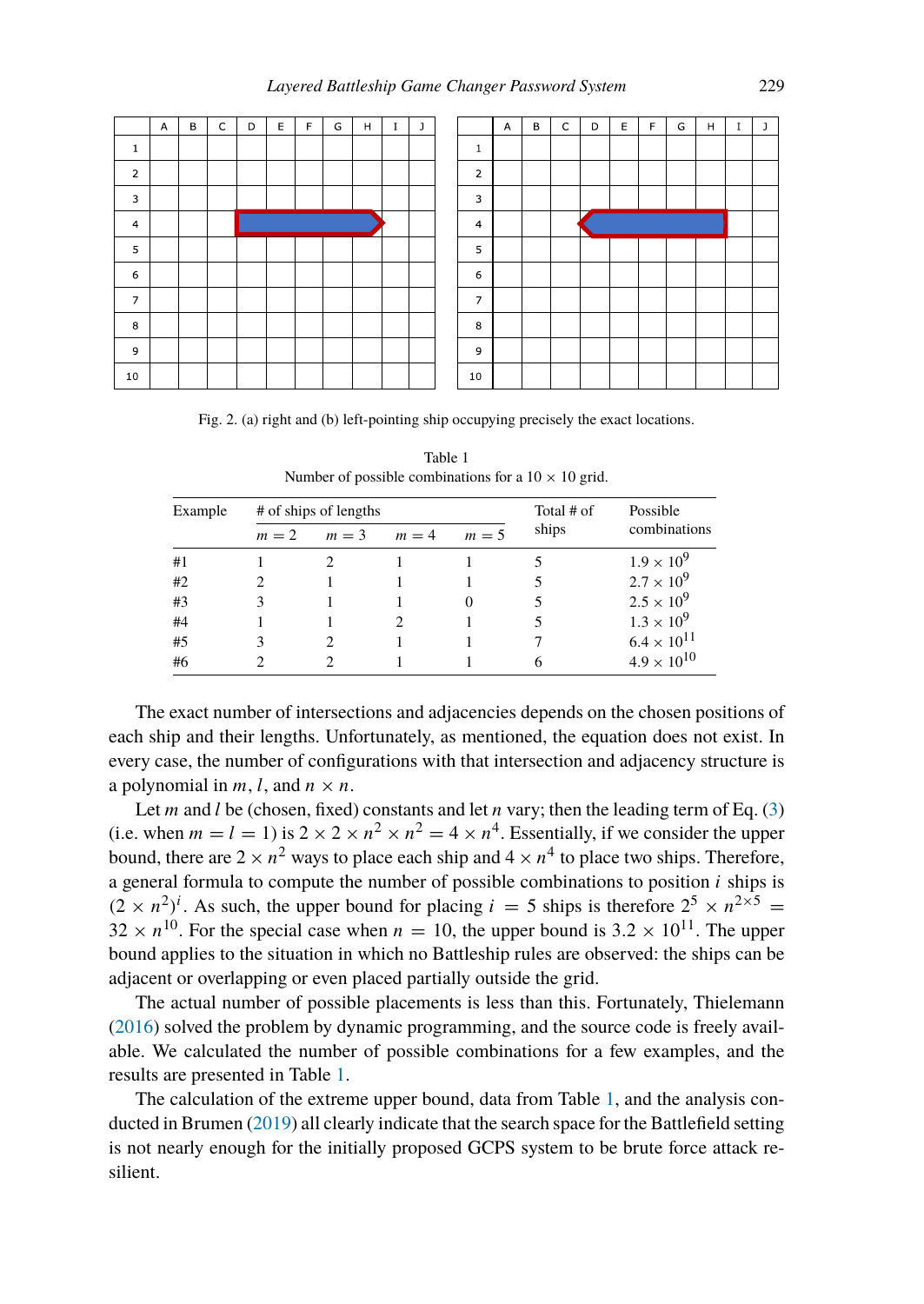Namely, a search space containing a minimum of  $95<sup>11</sup>$  possible combinations is required. Base 95 corresponds to the size of a pool consisting of small (25) and capital (25) letters, digits (10), and a set of special characters (∼35). Potent 11 corresponds to 11 characters, yielding the total search space size of  $5.7 \times 10^{21}$  (equivalent to an 11-character random password). Passwords having 11 and beyond (independent and randomly drawn) characters are considered safe (Brumen and Taneski, [2015](#page-20-9)); 8-character passwords with a search space of  $6.6 \times 10^{15}$  are a minimum (Grassi *et al.*, [2017](#page-20-10)).

Hence, as correctly identified by the inventors of the GCPS, layering is required. They had initially proposed but not elaborated on a possible security improvement of the system they called "layering," i.e. using a sequence of several games to construct a password. The layering of two games would increase the possible search space. Using the numbers from example #6 in Table [1](#page-4-1), layering two Battleship settings would increase the search space to  $(4.9 \times 10^{10})^2 = 2.4 \times 10^{21}$  all possible combinations. Hence, a password constructed by such a two-layer Battleship setting would be considered brute-force resilient.

However, layering needs to be appropriately implemented, or else it gives only a false sense of security. For example, the password from Fig. [1](#page-2-0) could read: "2H.B9-3H.F9- 3H.A7-2V.J5-4H.B3-5H.H1", where the first number in the block represents the size of the ship, the second letter represents the orientation of the ship ( $H =$  horizontal,  $V =$  vertical), and the number and letter following the period represent coordinates of the leftmost (or topmost) ship's block. Note that in this setting, the sequence of placing the ships on the board is essential. The same setting as in Fig. [1](#page-2-0) would yield another password by placing ships in reverse order, i.e. "5H.H1-4H.B3-2V.J5-3H.A7-3H.F9-2H.B9".

Suppose we have two identical settings as described in the previous paragraph, and two passwords are used to implement the layering. The corresponding MD5 hashes computed for the first and second passwords are '323af404e22f688d63179bb6342de18b' and '522384195addf91fd8a83defe95d8bae'. An attacker would create a password guess in each step, e.g. "5H.G1-4H.B2-2V.J4-3H.A7-3H.F9-2H.B9" and compute a corresponding hash: '98ef3267b095d62bd59c67ab8f1cbc49', then compare her hash with both hashes at once rather than only one at a time. This can be accomplished in a single (parallel) step, requiring only a few additional CPU/GPU instructions (Brumen, [2019](#page-20-2)). The layering would only work if both passwords were considered (and implemented) as a single long password, e.g. '2H.B9-3H.F9-3H.A7-2V.J5-4H.B3-5H.H1-5H.H1-4H.B3-2V.J5-3H.A7- 3H.F9-2H.B9'. This solution is not optimal from the "Security by design principle" (Norman, [2014\)](#page-20-11) perspective, which mandates that security issues should be resolved at the design time and not assumed to be handled at the implementation phase. Requiring two passwords instead of one and using the same or similar passwords is a much bigger problem for alphanumeric passwords than game-based ones. Namely, if layering is used, it is quite hard to have a Battleship password and a Chess password that are the same or even similar.

However, the memorability and usability of such a password system must be verified. As mentioned, McLennan, Manning, and Tuft have initially proposed but not elaborated on a possible security improvement of the GCPS by using a sequence of several games to construct a password. They neither checked the memorability nor usability of such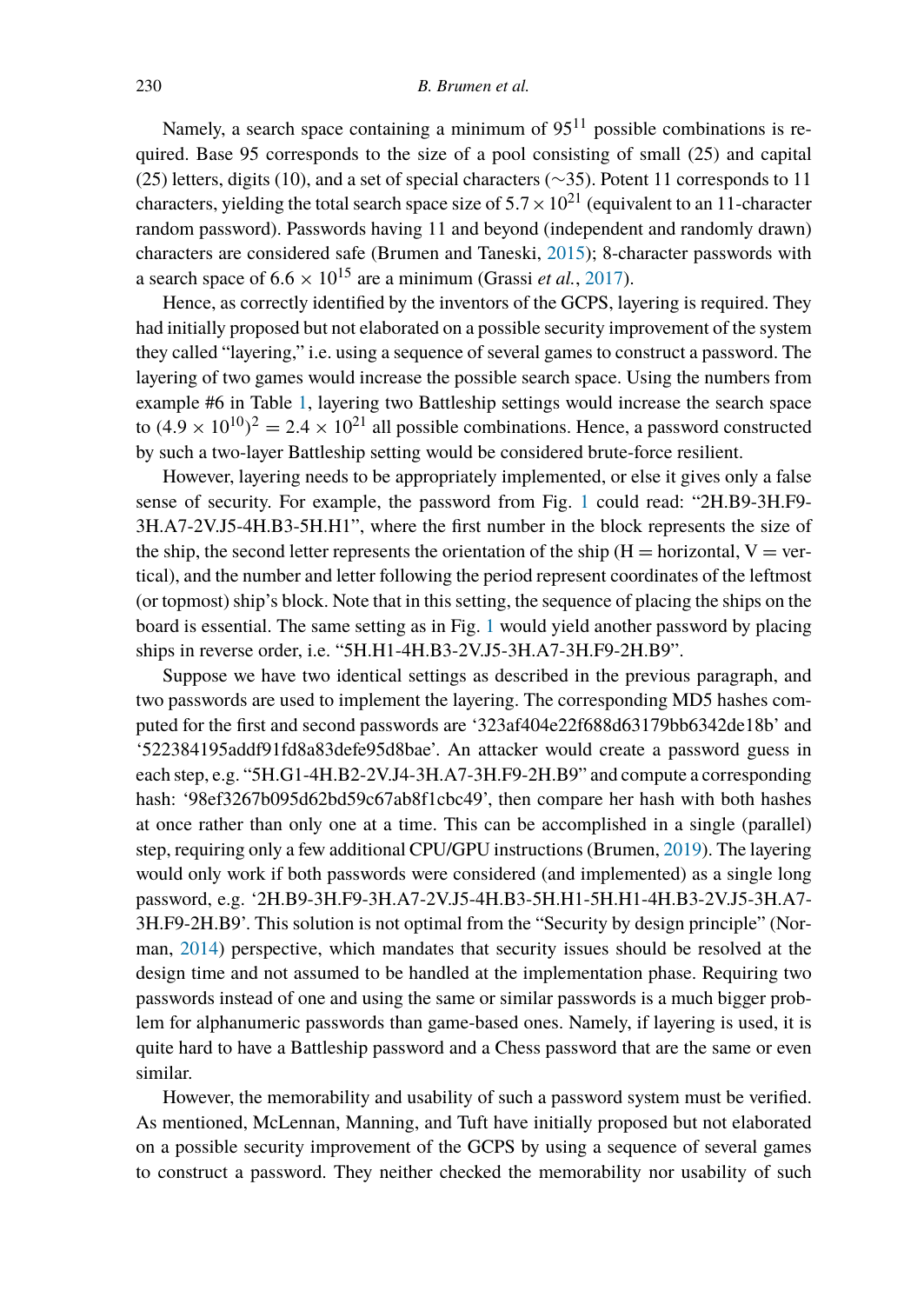a *layered* system. Their results describe the memorability and usability of a simplified brute-force susceptible version. However, layering increases the memory burden on users because they need to memorize two settings instead of one. Additionally, it also increases the time necessary to enter the password correctly because users need to enter two of them instead of only one.

The problem with passwords is optimizing the triangle "security-memorabilityusability"; by improving one aspect, the other two degrade.

We designed an experiment that closely followed the experiment executed in the original proposal to check the memorability and usability aspects of the Layered Battleship Game Changer Password System (LB-GCPS). The experiment will be presented in the next section.

## <span id="page-6-0"></span>**3. Experiment: Memorability and Usability of Layered Battleship Game Changer Password System (LB-GCPS)**

We designed the experiment by following the guidelines of the evaluation framework given in Bošnjak and Brumen ([2020\)](#page-20-12). The guidelines affect the results, interpretation, validity, and quality of the study. Thirty parameters were proposed for evaluating a graphical password system's vulnerability to shoulder surfing attacks; however, the goal of this study is different. Hence we used only the parameters applicable to our research questions and objectives of the present study. The parameters are grouped into two sets. The first set relates to the graphical password method design, and the second is about the experiment itself. Since the original design was proposed by McLennan *et al.* ([2017\)](#page-20-0), we considered the weaknesses identified in Brumen [\(2019](#page-20-2)) and proposed a sound attack-resistant solution presented in the previous section. We paid particular attention to the second set of parameters regarding the experimental setup (i.e. efficiency, memorability, interaction method, constraints, participants' profile, internal and external validity) within our experiment design.

The experiment was conducted in several phases after the design and testing of the supporting application was finished. Firstly, we recruited our participants. Secondly, the participants were given instructions on how to take part in the investigation. Thirdly, usability and memorability were measured using an online application in three iterations (initial, after a week, and after two weeks). Lastly, additional data was collected from the participants in the form of an online survey.

## 3.1. *Recruitment Procedure*

The study aimed to check the usability and memorability of a brute-force attack-resistant game changer password system, a Layered Battleship GCPS. Thus, the proof-of-concept was developed to check if game changer based graphical authentication systems can be implemented at high enough security levels yet maintain sufficient usability and memorability of the passwords.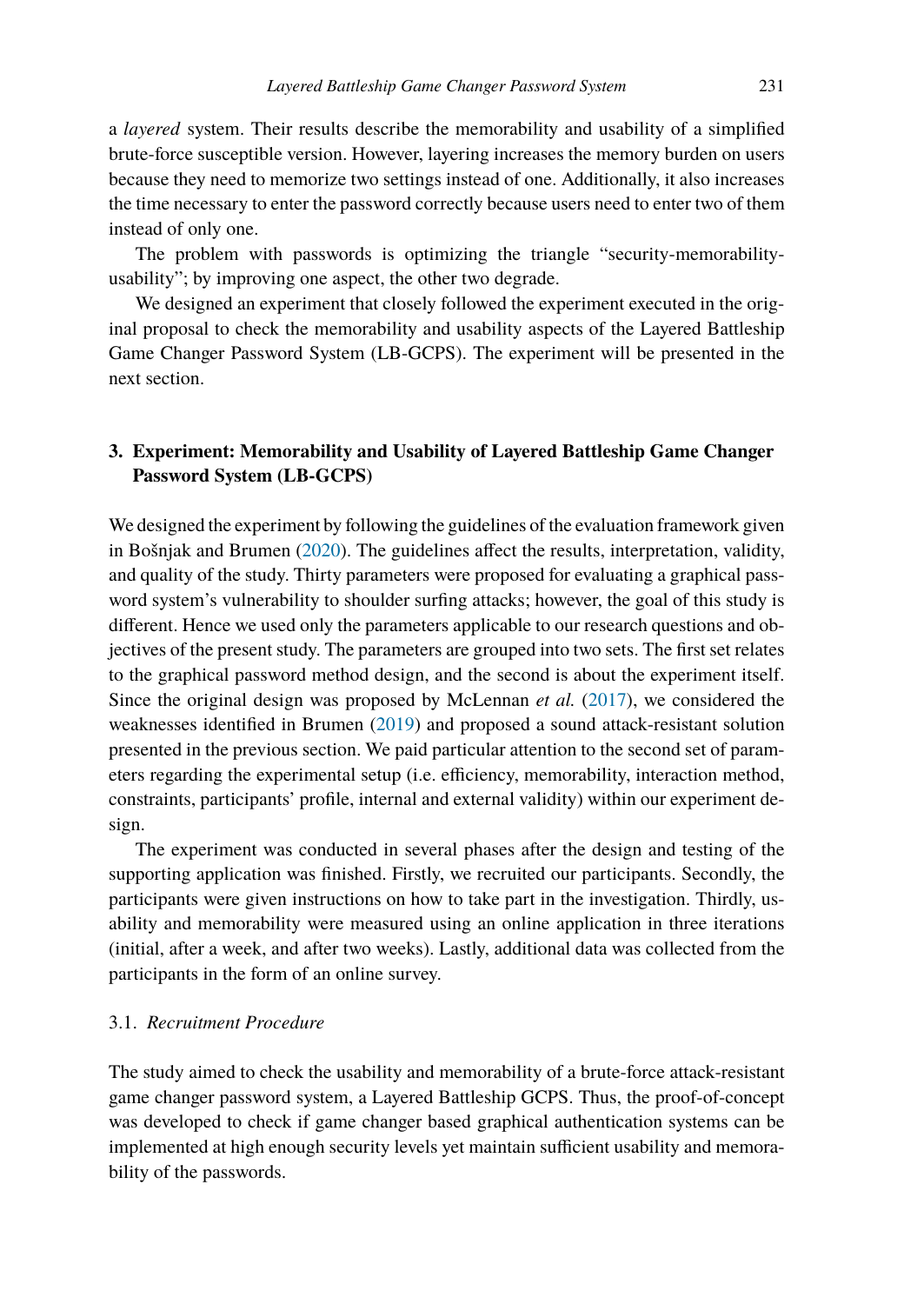For these reasons, we employed snowball sampling (Biernacki and Waldorf, [1981](#page-20-13)) as a convenience method to obtain a representative sample that we could use to study this phenomenon. We used emails and social media to recruit participants from among authors' contacts and then to recruit them further or recommend additional participants in our experiment. Our goal was to recruit about 30 participants to avoid some inherent snowball sampling problems and take advantage of its simplicity (Heckathorn, [2002\)](#page-20-14). At the same time, we avoided the time-consuming recruitment of more participants. Since a pilot study is sufficient for proving that the concept is working (or not), we were not inclined to conduct a full-scale usability study typically needed when deploying a more mature solution.

## 3.2. *Participants and Their Profile*

Initially, we recruited 44 participants. Since the experiment was designed in three iterations and lasted a total of 14 days, 33 participants successfully completed all three phases  $(N = 44$  for the 1st phase,  $N = 39$  for the 2nd phase, and  $N = 33$  for the 3rd phase). We report the profile for only the participants who completed all stages successfully.

Of our 33 respondents, 10 were female (30.3%), and 23 were male (69.7%). The vast majority of respondents ( $n = 20, 60.6\%$ ) were between 20–30 years old, 11 (33.3%) were between 31–45 years old, and two (6.1%) were over 46 years old.

The respondents varied in their levels of education. Most respondents (15, 45.4%) had finished some form of college education (12–14 years of schooling), followed by 13 respondents (39.4%) who had completed high school education (12 years of education). Three participants (3%) held a university degree (15+ years of education), and one (3%) participant held a doctorate of science degree. One respondent did not complete their high school education (3%).

We also asked participants about their employment status. The largest group was comprised of employed participants (24, 72.7%), followed by a group of 8 students (24.2%) and one unemployed (3%).

Based on the data from the Statistical Office (SURS, [2020](#page-21-3)), the population's male to female ratio is 0.958 to 1, compared to our 2.3 : 1. The educational levels in the population are also much lower than in our sample. In the general population, 22.7% of persons have primary school level or less, 52.8% completed secondary education, and only 24.5% held some college degree or more. 60.7% are active (employed, unemployed) in the population, and 39.3% are inactive, compared to 76%/24% of the sample.

Comparing the descriptive statistics of our sample with the population data, we liberally conclude without any additional statistical tests that the sample is not representative of the population (of Slovenia). As mentioned, the full representativeness of the population was not a requirement for our pilot study. We further discuss this in the limitations section.

## 3.3. *Participants Training and Instructions*

An online application was developed for the experiment. The supervision of the experiment flow was implemented through the application's logic. No additional supervision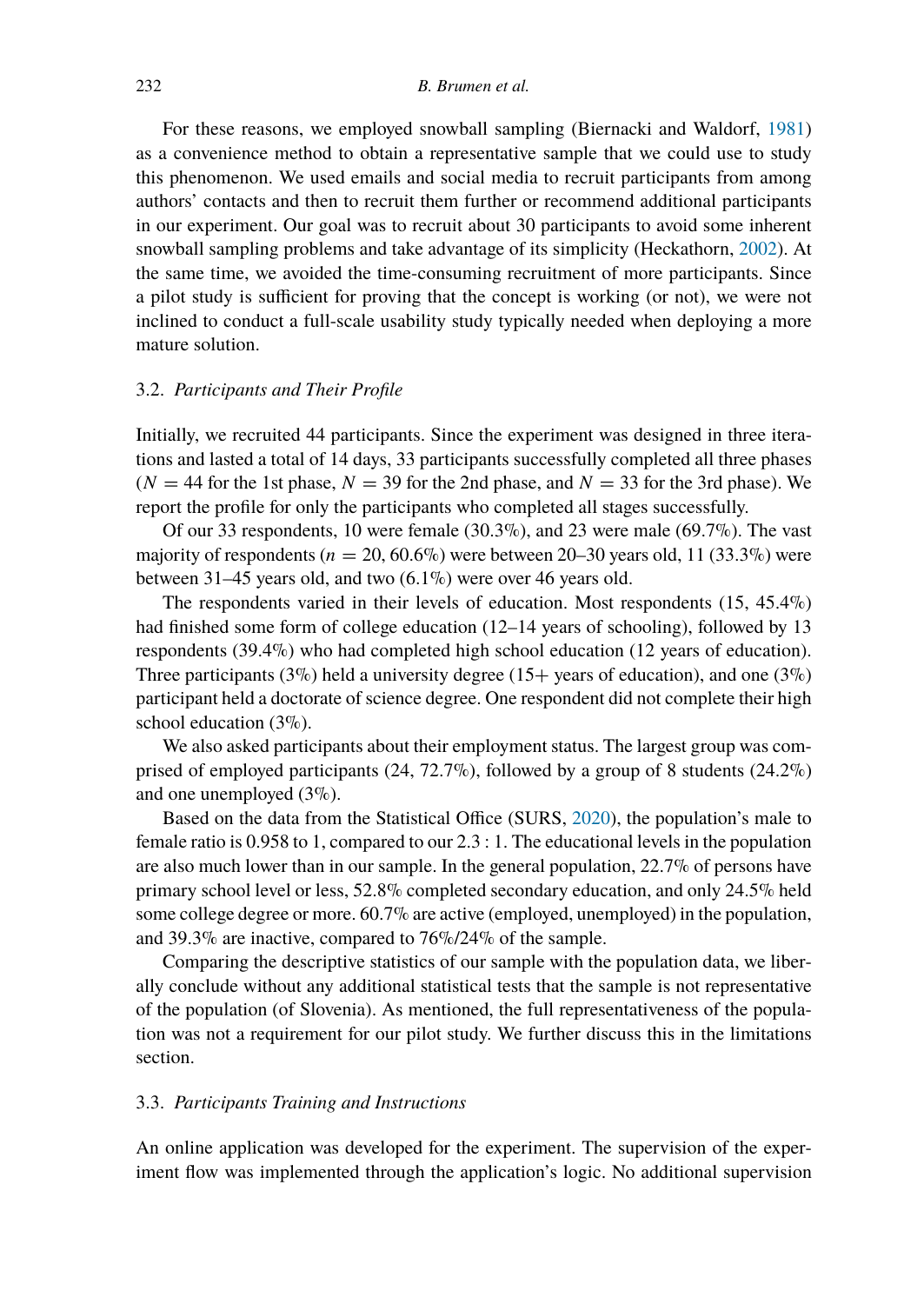steps were taken, and no training took place. Because of that, we paid particular attention to the instructions and rules.

Recruitment letters were sent either via email or social media platforms. The rules were outlined in the welcome message sent to the participants. The rules were as follows:

- Participants must be of age and have a basic knowledge of using computers.
- Participants must have normal or corrected-to-normal eyesight.
- Under no circumstances may the password be written down or otherwise stored in digital or physical form.
- Text passwords must be different from those used for any other user accounts.
- The password must not be associated with their names, surnames, and other personal details, such as dates of important events, places, pet names, friends, and alike.

Descriptions and instructions were provided to the participants via the messages displayed in the online app.

- The aim of the study ("studying a novel graphical password scheme") was briefly explained,
- The general scope of the study was provided, revealing that two authentication schemes, classical textual and a novel graphical one, would be compared with Battleship game, and
- A general description of the experiment flow was given: "registration" phase (creating textual and two graphical passwords) immediately followed by "measurement" phase (using the created passwords). The participants were told that the experiment would repeat in two steps in the following two weeks without further details. The experiment flow was finished with the participants completing an online survey.

To avoid introducing bias, the participants were not informed of the following details:

- The entry of textual and graphic passwords would repeat twice following the initial session (we did inform the participants that they will be asked to take part "sometime later," but omitted any details),
- The exact time lag between iterations would be seven and 14 days from the start of the experiment,
- Participants would have to remember the passwords created during the registration phase, both for immediate use and delayed use after 7/14 days,
- The input time would be measured for every iteration of each entry,
- Each correct and incorrect entry of both types of passwords would be recorded, along with the number of attempts needed to enter the correct password, and
- Users would be blocked after the third wrong attempt and notified that they entered the password incorrectly three times (the password is then displayed to the user to remember it for use in the next iteration).

All of the above rules were visible to the participants throughout the entire experiment. Brief instructions for what was expected from the participants in each step were also displayed during the individual stages.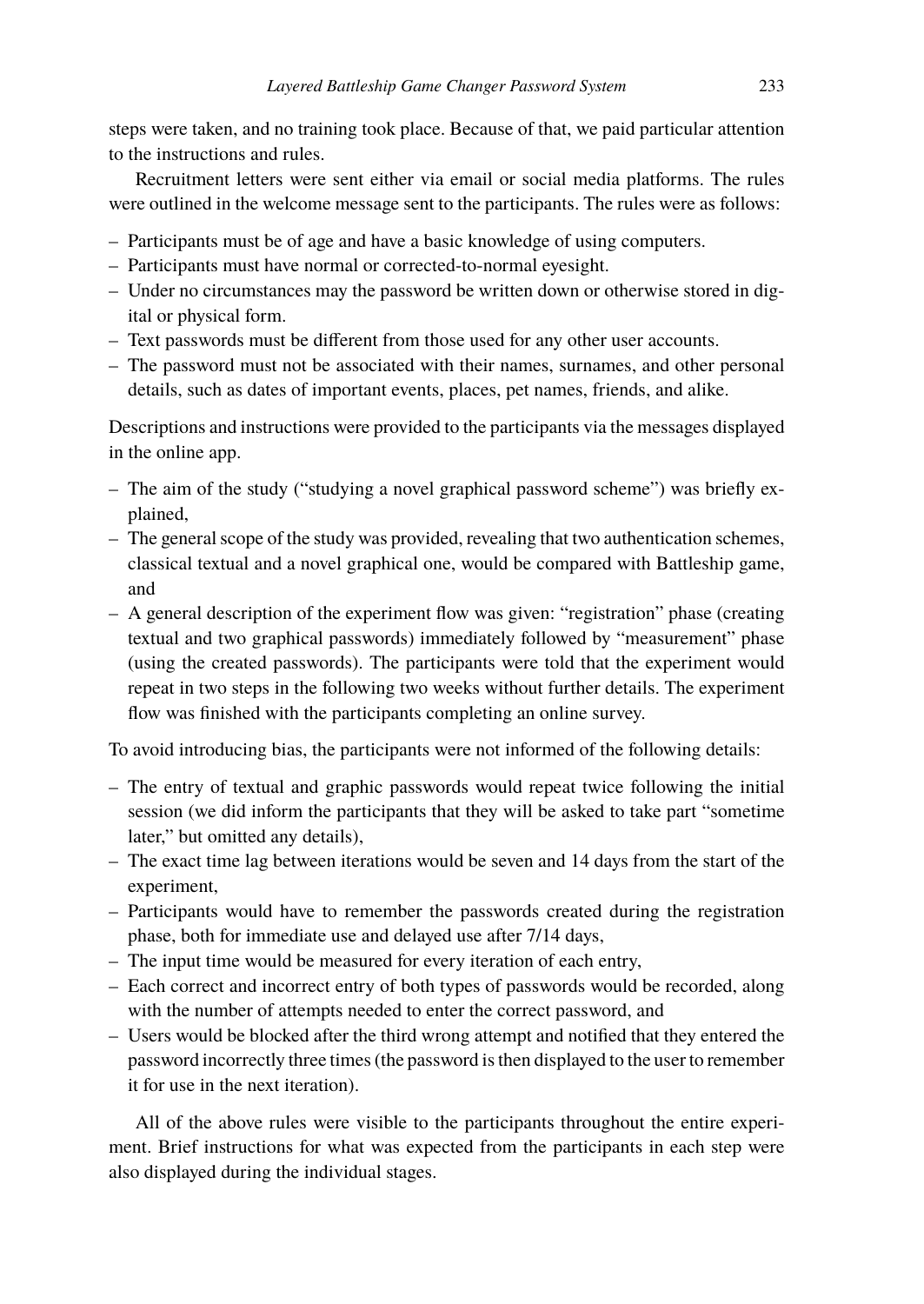## 3.4. *Ethical Considerations and Mitigation Measures*

Due to the involvement of persons and a potential threat to their private data, we considered the ethical issues with great caution.

We required all the participants to be of age  $(18+)$ . We assured this by personally checking the persons' names against our knowledge of their age. For participants we did not know in person, we checked their registered names, surnames, and email addresses on the web. We found a person's company profile, articles, photos, or social media accounts to verify their age for all the participants. We had no means of verifying if their web presence is valid. However, we assessed the risks associated with this as low.

We requested full consent from potential participants before they could enroll in the study. For this reason, we included the instruction text in the messages sent via emails during the recruitment phase and the registration phase. The consent text was clearly visible on the first landing page of the experiment and before the registration. Users had to click the "I consent" button before they were allowed to proceed.

A potential high-impact danger arose from a possibility that a participant would (re)use one of her existing textual passwords to register for our experiment, and such a password would be leaked. For this reason, we explicitly asked the participants to use a novel, never before used password specially crafted for the experiment. However, we had no control over this beyond checking that first and last names do not appear within the password as a substring. We first stored the participants' passwords in an encrypted form in a database using the AES encryption algorithm and a randomly generated 20-character mixed-type password to mitigate the risk. Secondly, we made sure the server running the app was updated with the latest security patches. The application URL address was not listed anywhere except in the messages sent to the participants who initially agreed to participate. HTML code to avoid indexing by search engines and internet crawlers was included. Thirdly, we logged the access to the database and the server and inspected the access log files daily for any anomalies. None were detected. Lastly, all the passwords were purged on the last day of the experiment. Since the experiment was running on a virtual machine, we de-mounted it and permanently deleted all the associated files. For the entire duration of the experiment, only the second author had access to the server and the application. We assessed the risk of exposing the participants' passwords as low.

Another low-risk problem was identified with the storage of other personal data, such as the first and last name and email address and the fact that a given person was involved in our study. Here, due to low risk and low impact in the case of a potential breach, we decided not to encrypt the data but to purge it at the end of the experiment. The only data retained was the transaction ID, trial number (how many tries a participant needed), entry type (text/graphical), which password was entered (textual or one of the two possible graphical passwords), the time to enter the password, whether the password was correct, which iteration it was, and the numerical user ID. Sample data is presented in Fig. [3.](#page-10-0)

The risks and the measures described in this section were presented and fully disclosed to the participants as a part of the consent text.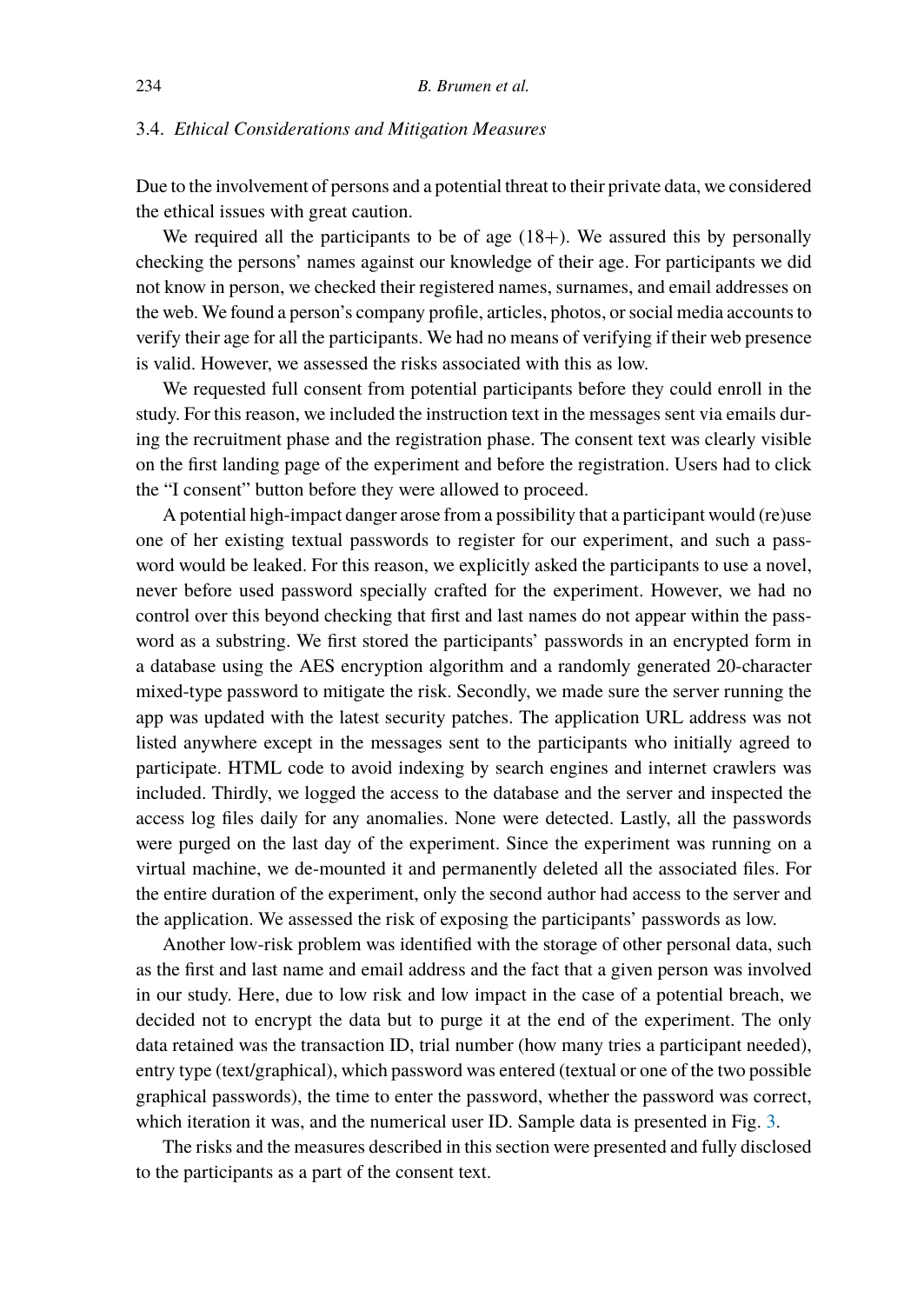<span id="page-10-0"></span>

| <b>ID</b> |     | <b>TrialNumber</b> | <b>EntryType</b> | <b>Graphical Entry No</b> |          | <b>TimeToEnter</b> | <b>Success</b> | <b>Iteration</b> | <b>UserID</b> |    |
|-----------|-----|--------------------|------------------|---------------------------|----------|--------------------|----------------|------------------|---------------|----|
|           | 605 |                    | 0                |                           | $\Omega$ | 12.719.5           |                |                  |               | 55 |
|           | 606 |                    |                  |                           |          | 14.117,3           |                |                  |               | 55 |
|           | 607 |                    |                  |                           |          | 14.703.2           |                |                  |               | 55 |
|           | 608 |                    | 0                |                           | 0        | 12.823,2           | 0              |                  |               | 56 |
|           | 609 |                    | 0                |                           | $\Omega$ | 22.072,1           | $\Omega$       |                  |               | 56 |
|           | 610 |                    | 0                |                           | $\Omega$ | 19.463.1           | 0              |                  |               | 56 |
|           | 612 |                    |                  |                           |          | 28.628.9           |                |                  |               | 56 |
|           | 613 |                    |                  |                           |          | 29.545,5           |                |                  |               | 56 |
|           | 633 |                    | 0                |                           | $\Omega$ | 9.579,3            |                |                  |               | 59 |
|           | 637 |                    | o                |                           | $\Omega$ | 13.554,7           | 0              |                  |               | 60 |
|           | 638 |                    | 0                |                           | $\Omega$ | 16.912,1           |                |                  |               | 61 |

Fig. 3. Data retained after the experiment.

## 3.5. *Experiment Procedure*

The experiment was supported by a web-based application running on a virtual machine within the authors' domain. The application was developed for desktop and tablet browsers. It was tested using a small group of colleagues for clarity, guidance, input, and other essential aspects of the experiment. Log files were examined to check for any problems. Minor modifications were made to the user interface, and the instructions were written more clearly where potential issues were identified.

The core of the experiment was divided into three iterations. The first iteration started immediately after the participants consented to take part in the study. It was composed of two phases, the registration phase and the replication phase. The other two iterations only consisted of the replication phase; the last iteration also included the final survey. The 2nd and 3rd iterations followed one and two weeks after the initial iteration, respectively. This way, we were able to account for the memory decay associated with forgetting the passwords. The whole experiment procedure is depicted in Fig. [4.](#page-11-0)

Each of the phases and iterations was supported by the application logic guiding the participants through the process.

## 3.5.1. *Registration Phase*

**Step 1:** After the consent page, the participant was presented with a registration "home" page where she could initially only click on the "textual password" button. A form with the following fields was to be completed: first name, last name, email address, password, and confirm password. An instruction was presented, warning the user not to select a password associated with any personal details. The password had to consist of 11 characters, including lower and upper case letters, numbers, and a special symbol. The password fields were protected so that only asterisks (\*) were displayed when typing. An eye icon (AKIS) was shown on the side of the field to disclose the characters upon clicking.

Entering a password that was not consistent with the composition rules produced a warning, and users were required to comply by repeating the process.

**Step 2:** A participant was taken to the creation of the first graphical password. As mentioned, Layered Battleship GCPS was designed with two layers, so two graphical passwords needed to be created independently.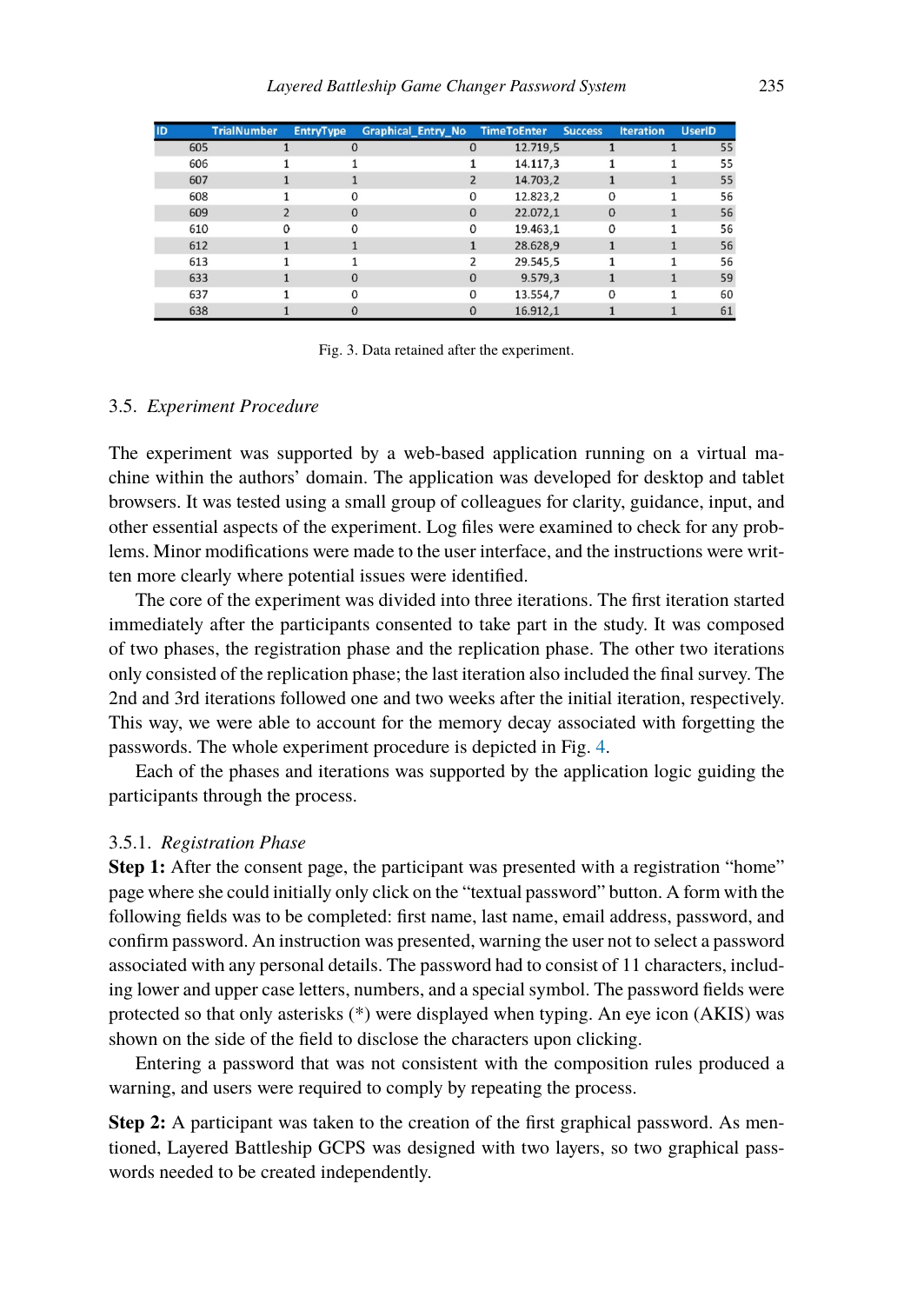<span id="page-11-0"></span>

Fig. 4. Process of the experiment.

<span id="page-11-1"></span>

Fig. 5. Creating a password using the Battleship board.

Firstly, an empty  $10 \times 10$  grid was displayed. To the side of the grid, available ships were shown for the user to choose from (see Fig. [5a](#page-11-1)). A user first had to click on a boat, then on the grid. Then, the direction of the ship needed to be determined. This was done by moving the mouse in the desired direction (Fig. [5b](#page-11-1)). Another click fixed the ship and indicated that the ship was used (Fig. [5c](#page-11-1)). Additional click or a right-click offered a possibility to delete the ship or to change its direction, respectively.

Once all the ships were used, users clicked on the "Register" button, and the registration of the first graphical password was complete.

**Step 3:** Here, Step 2 was repeated for the second graphical password. The participants were reminded that the second password must be different from the first one. Application logic checked for compliance with this rule.

## 3.5.2. *Replication Phase*

The replication phase followed immediately after the registration in the first iteration. This phase required the participants to reproduce (recall from the memory and re-enter) the password they created during the registration phase.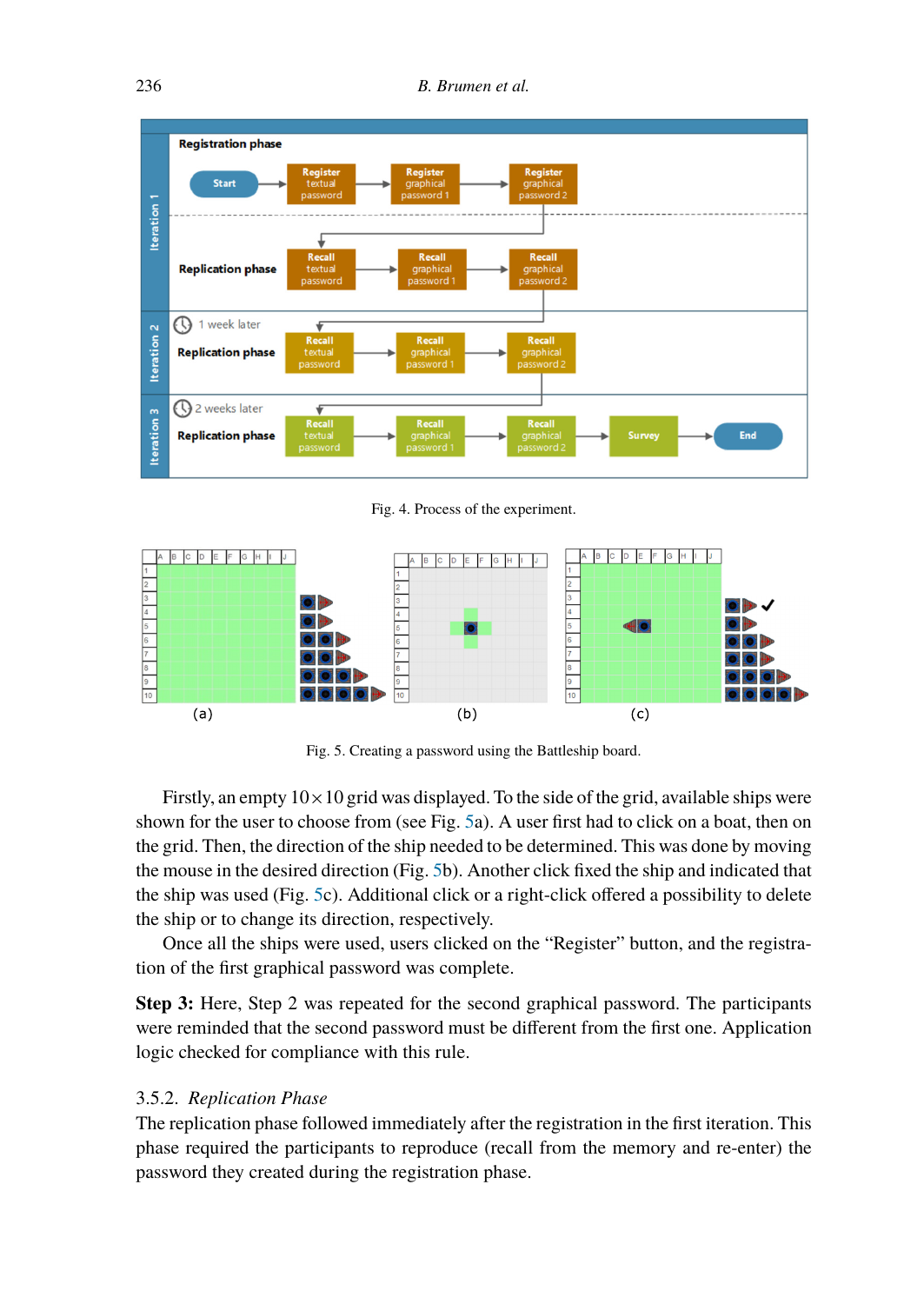The user interface was the same as in the registration phase, except there was no need for the user to enter their personal details, such as names and email addresses. Minor modifications were introduced, such as the button's name changing from "Register" to "Login". Iterations 2 and 3 followed seven and 14 days after the first one, respectively.

During the replication phase, we measured the times needed to recall and enter a password. We had two alternatives to measure the login times. Firstly, they could be measured from when the user starts entering the password (the first click or key pressed) to the moment she clicks to confirm her choice (or hits the enter button). The second option was to time the difference from when the user lands on the website until she finishes logging in.

We decided to measure the time when the user lands on the page to enter either a text or graphic password until the "Login" button is pressed. Firstly, we opted for this method of measuring the time because we wanted to find out how long the whole process of entering a password takes, including recalling the password for a particular type of password. Usually, before entering a password, a user first tries to recall what password she has set before entering it. It is essential to measure the same time for both types of passwords, i.e. from the moment the website is displayed to the user. Secondly, most of the literature, including the original GCPS, used the same measurement method. Hence, our results are comparable to others.

Participants were given three chances to enter the password correctly, simulating the three-and-out rule typically implemented in the operating environment (where an account is locked on a third unsuccessful attempt and the user needs to unlock it using another communication channel). We measured the number of attempts necessary for the participant to enter the password successfully. In the case of three unsuccessful attempts, we displayed the passwords to the participants to remember them for the next iteration, simulating a procedure during which the users can reset their passwords if they forgot the original one.

## <span id="page-12-0"></span>**4. Results and Evaluation of the Layered Battleship Game Changer Password System**

During our experiment, we measured two Layered Battleship Game Changer Password System parameters: memorability and usability. The third parameter of a password system, security (resistance against brute force attack), was considered during the design phase (elaborated and presented in Section [2](#page-1-0)).

The memorability was measured in terms of the percentage of users who successfully authenticated in each iteration. The usability was measured in seconds it took a user to complete the login process, including the password recall from memory. We checked for any differences among participants regarding sex, educational level, and employment status to verify the internal validity of our study. We compared our LB-GCPS to the base scheme, plaintext passwords, and the original GCPS scheme to check for external validity.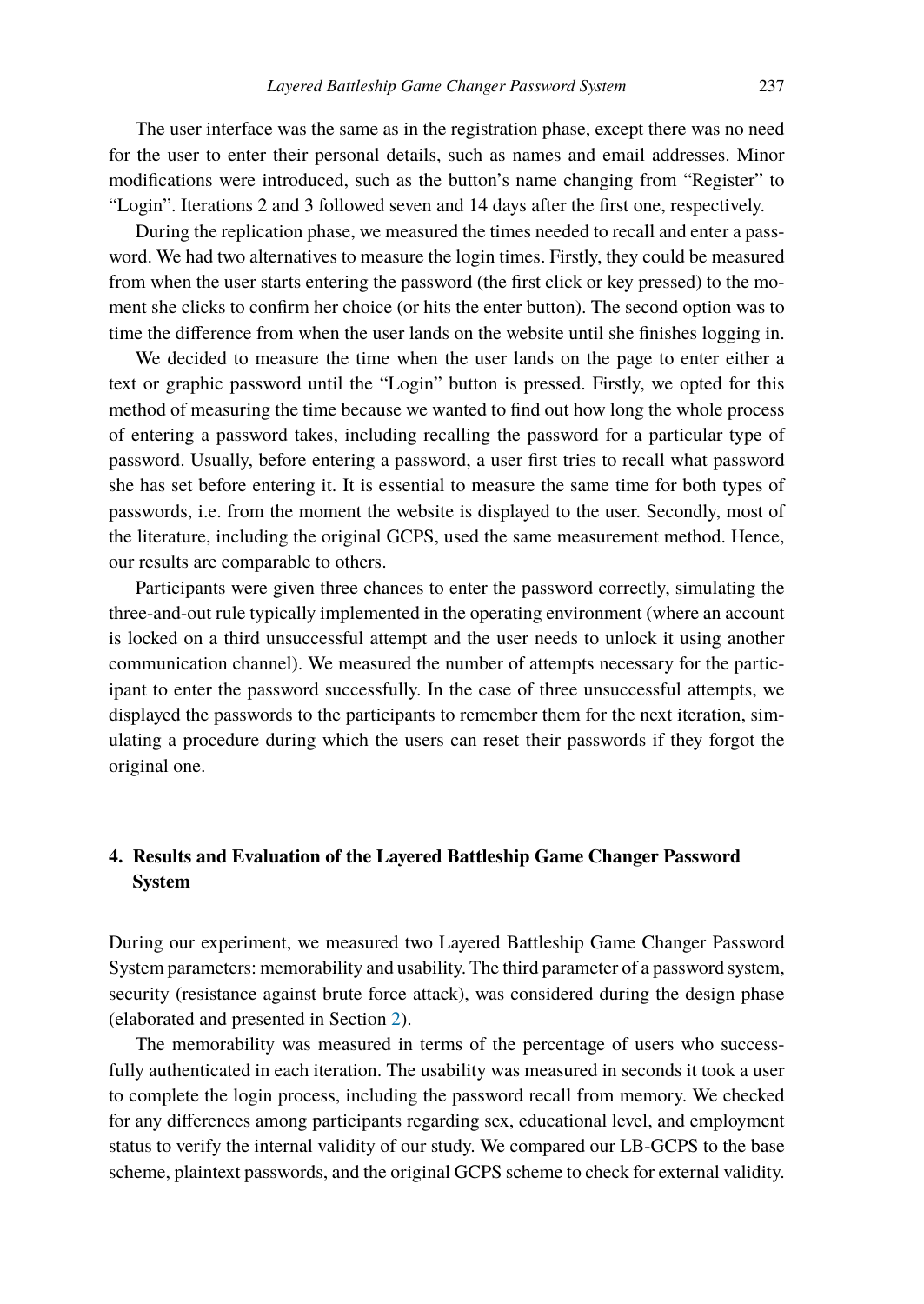<span id="page-13-0"></span>

| <b>Iteration</b> |    | Successful in<br>attempt 1 |      | Successful in<br>attempt 2 |      | Successful in<br>attempt 3 |              | Not.<br>successful |      | Overall<br>success |      |
|------------------|----|----------------------------|------|----------------------------|------|----------------------------|--------------|--------------------|------|--------------------|------|
| #                | N  | N                          | $\%$ | N                          | $\%$ | N                          | $\sigma_{0}$ |                    | $\%$ | N                  | $\%$ |
|                  | 44 | 34                         | 77   | 6                          | 14   |                            |              |                    |      | 41                 | 93   |
| $\mathcal{D}$    | 39 | 15                         | 39   |                            | 18   | 3                          | 8            | 14                 | 36   | 25                 | 64   |
| $\mathbf{R}$     | 33 | 15                         | 46   | 4                          | 12   |                            | κ            | 13                 | 39   | 20                 | 61   |

Table 2 Recall rates for textual passwords.

<span id="page-13-1"></span>

|              |     |                            |      |   | ---                        | $\Gamma$       |                            |                   |      |                    |      |
|--------------|-----|----------------------------|------|---|----------------------------|----------------|----------------------------|-------------------|------|--------------------|------|
| Iteration    |     | Successful in<br>attempt 1 |      |   | Successful in<br>attempt 2 |                | Successful in<br>attempt 3 | Not<br>successful |      | Overall<br>success |      |
| #            | N   | N                          | $\%$ | Ν | $\%$                       | N              | $\%$                       | N                 | $\%$ | N                  | $\%$ |
| $\mathbf{1}$ | P1: | 35                         | 80   | 5 | 11                         | $\theta$       | $\Omega$                   |                   |      |                    |      |
|              | P2: | 37                         | 84   | 4 | 9                          | $\theta$       | $\theta$                   |                   |      |                    |      |
|              | 44  | 35                         | 80   | 3 | 7                          | $\overline{0}$ | $\overline{0}$             | 6                 | 14   | 38                 | 86   |
| 2            | P1: | 19                         | 49   | 8 | 21                         | 8              | 21                         |                   |      |                    |      |
|              | P2: | 23                         | 59   | 5 | 13                         | 10             | 26                         |                   |      |                    |      |
|              | 39  | 19                         | 49   | 5 | 13                         | 4              | 10                         | 11                | 28   | 28                 | 72   |
| 3            | P1: | 20                         | 61   | 5 | 15                         | 6              | 18                         |                   |      |                    |      |
|              | P2: | 24                         | 73   | 3 | 9                          | 5              | 15                         |                   |      |                    |      |
|              | 33  | 20                         | 61   | 3 | 9                          | 3              | 9                          |                   | 21   | 26                 | 79   |

Table 3 Recall rates for graphical passwords.

## 4.1. *Memorability*

The measurements of memorability of textual and graphical passwords are presented in Table [2](#page-13-0) and Table [3](#page-13-1), respectively.

In Table [2](#page-13-0) and Table [3,](#page-13-1) each row corresponds to an iteration. In iteration 1, the replication phase followed immediately after the registration phase, i.e. only a few moments after a participant came up with a password; iterations 2 and 3 followed one and two weeks after the 1st iteration, respectively. In the columns, we list the success rates for each attempt; each user only had three possibilities to enter a password correctly. Additionally, we present the number and the rates of unsuccessful attempts and overall success.

In Table [3,](#page-13-1) each iteration is represented by three rows. The first two rows show the rates for participants entering the first and the second graphical password, respectively. The third row shows the combined rates of entering both passwords (in)correctly. For example, in iteration 2, attempt 3, out of 39 participants, eight  $(21\%)$  users correctly entered the first and ten  $(26\%)$  users, the second password. However, only four users  $(10\%)$  entered both passwords correctly. Since the LB-GCPS requires both passwords to be entered correctly, the first two lines are only for reference.

Using the Pearson Chi-Square test for associations, we found no significant associations between the recall level and sex ( $\chi_{\text{sex}}(1) = 0.002$ ,  $p = 0.963$ ), education levels  $(\chi_{\text{edu}}(4) = 2.714, p = 0.607)$ , and employment status  $(\chi_{\text{emp}}(2) = 0.487, p = 0.485)$ for textual passwords. Similarly, no significant associations were found for the graphical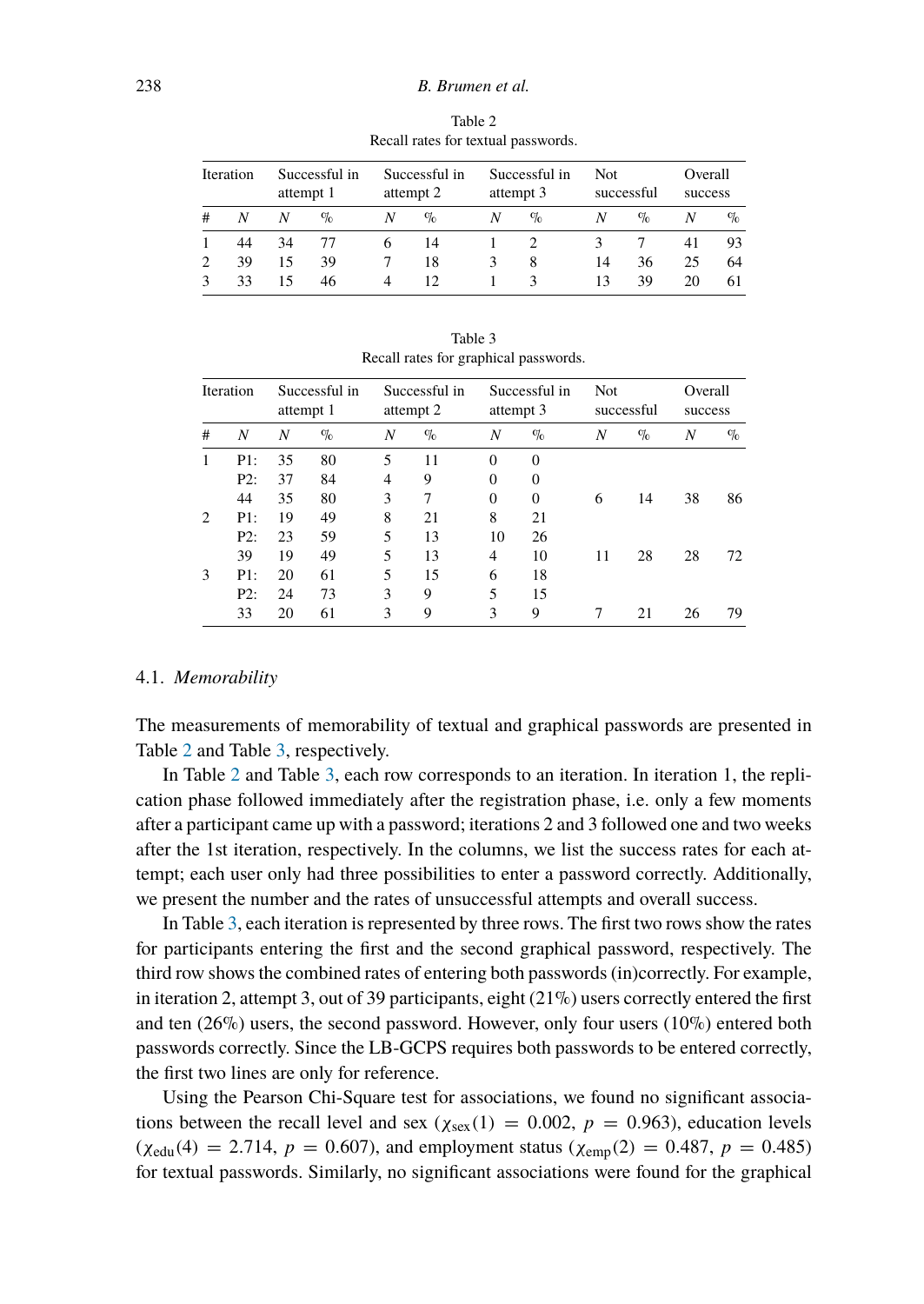<span id="page-14-0"></span>

| Entry method               | Iteration #1 | Iteration #2 | Iteration #3 | Average |
|----------------------------|--------------|--------------|--------------|---------|
| Textual                    | 15.4         | 16.2         | 14.5         | 15.4    |
| Graphical #1               | 21.1         | 20.2         | 19.3         | 20.1    |
| Graphical #2               | 18.6         | 19.2         | 18.3         | 19.0    |
| Graphical – combined       | 41.6         | 39.4         | 37.6         | 39.5    |
| Ratio textual to graphical | 1:2.7        | 1:2.4        | 1:2.6        | 1:2.6   |

Table 4 Times to enter a password (in seconds).

 $p$ asswords ( $\chi_{sex}(1) = 0.013$ ,  $p = 0.911$ ;  $\chi_{cdu}(4) = 1.640$ ,  $p = 0.802$ ;  $\chi_{emp}(2) = 4.080$ ,  $p = 0.130$ .

To check whether the changes in recall rates were significant, we used the Pearson Chisquare goodness-of-fit test or the Fisher's exact test when the chi-square assumption was violated. For textual passwords, the success rate in the 2nd iteration dropped from 93% to 64%. The drop is statistically significant  $(\chi_{it2-it1}(1) = 50.81, p_{exact} < 0.0005)$ . In the 3rd iteration, there was a further statistically significant drop to  $61\%$  ( $\chi_{\text{it3-it1}}(1) = 53.508$ ,  $p_{exact}$  < 0.0005). The drop from the 2nd to the 3rd iteration from 64% to 61% was not statistically significant  $(\chi_{it2-it3}(1) = 0.19, p = 0.717)$ . For graphical passwords, only the drop from the 1st to the 2nd iteration from 86% to 72% was statistically significant  $(\chi_{i2-i1}(1) = 7.094, p = 0.008)$ . Neither the raise from the 2nd to the 3rd, nor the drop from the 3rd to the 1st iteration was statistically significant  $(\chi_{\text{it2-it3}}(1) = 0.792, p =$ 0.373;  $\chi_{\text{it1-it3}}(1) = 1.608$ ,  $p_{\text{exact}} = 0.308$ .

Additionally, we checked whether there was any significant memorability advantage of the layered graphical passwords compared to the textual ones. In the first iteration, textual passwords had memorability of 93% compared to 86% of the graphical ones. However, the difference is not statistically significant  $(\chi_{t1-g1}(1) = 3.220, p_{exact} = 0.121)$ . The same holds for the 64% compared to 72% in the second iteration  $(\chi_{12-22}(1) = 1.003,$  $p = 0.317$ . However, in the 3rd iteration, the graphical passwords are significantly more memorable than the textual ones ( $\chi_{t3-g3}(1) = 4.569$ ,  $p = 0.033$ ).

#### 4.2. *Usability*

The usability measurements in terms of the time needed to enter a password are presented in Table [4.](#page-14-0) Here, we list the times only for the correct entries. For example, if a participant entered the password unsuccessfully in the first attempt, but succeeded in the second, the first and second attempts' total time is typically double the average.

The average time to enter a textual password using our web application was about 15.4 seconds. For a single graphical password, it was about 20 seconds; for both graphical passwords, it took a participant on average 40 seconds to enter.

We checked whether the average values to enter the passwords are statistically different between the iterations. To decide between the parametric and non-parametric tests, we ran the Shapiro-Wilk test of normality. All nine datasets on time to enter (three iterations per one textual and two graphical passwords) were normally distributed, with statistics running from 0.947 to 0.987 ( $p = 0.106...$   $p = 0.953$ ).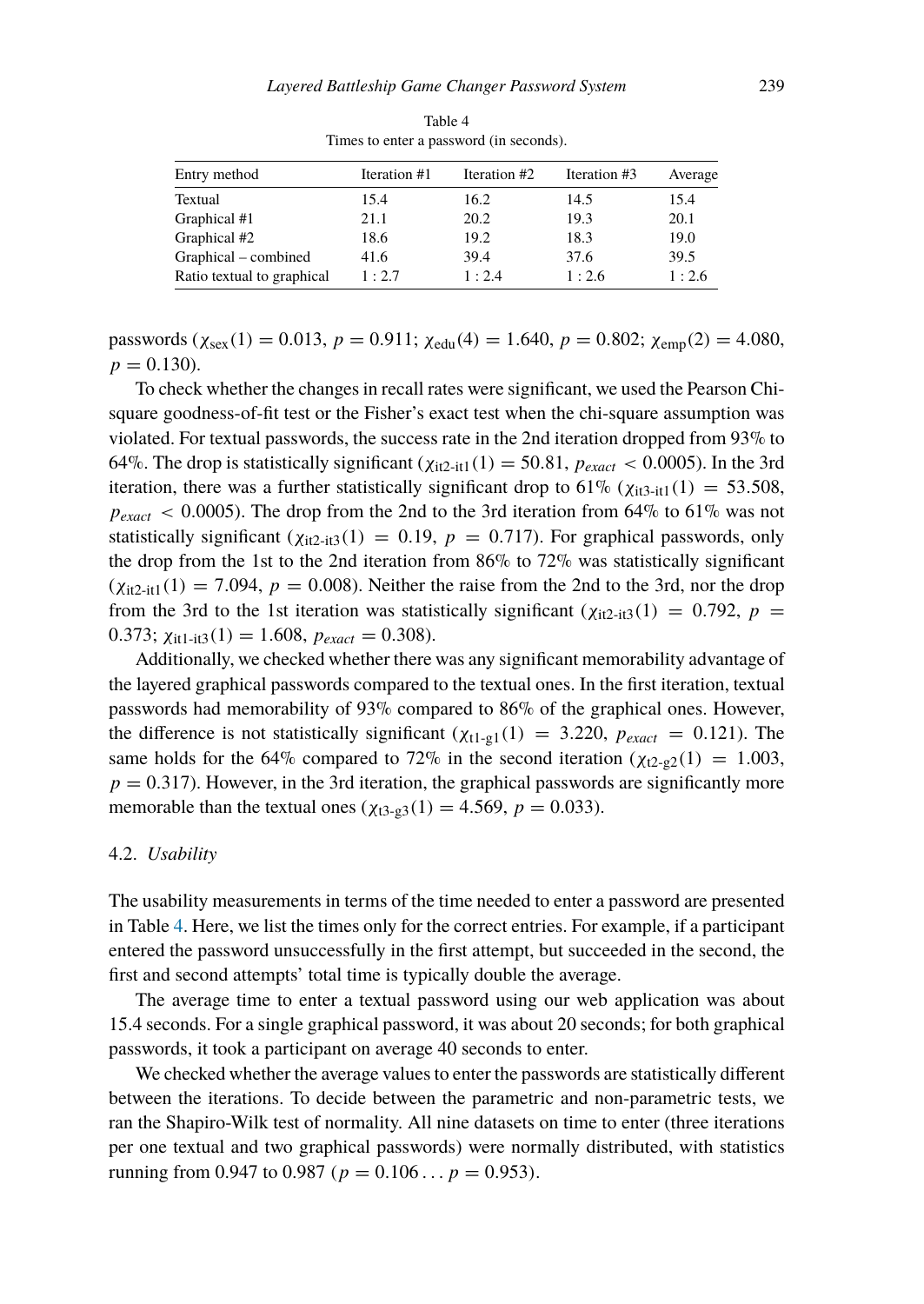We first ran ANOVA with repeated measures on the times for textual passwords. A repeated-measures ANOVA with sphericity assumed (based on Mauchly's test: M(2)  $= 5.667$ ,  $p = 0.059$ ) determined that mean times to enter textual passwords did not differ statistically significantly between time (iteration) points  $(F(2, 64) = 2.005, p = 0.143)$ .

The same test on graphical passwords determined that mean times to enter the first graphical password did not differ statistically significantly between time (iteration) points  $(F(2, 64) = 2.309, p = 0.108; \text{ Mauchly's test: M}(2) = 1.653, p = 0.438$ . The same holds for the second graphical passwords  $(F(2, 64) = 0.582, p = 0.562;$  Mauchly's test:  $M(2) = 3.114, p = 0.211$ .

However, the times to enter textual passwords differed statistically significantly from graphical passwords (F(5, 160) = 10.665,  $p < 0.0005$ ; Mauchly's test: M(14) = 17.473,  $p = 0.233$ ). We only checked the difference between the textual and the second graphical password because the latter has lower means.

The results show that entering textual passwords is significantly faster than entering graphical ones by about 20%. The time to enter the passwords did not improve through the iterations, either for textual or graphical passwords.

Importantly, in LB-GCPS, two layers of graphical passwords are used, effectively doubling the time needed to enter the entire password. It is more than twice faster to enter a textual password than a layered graphical one.

## 4.3. *Hotspot Susceptibility*

As with the original proposal, we found that the layered battleship GCPS is vulnerable to the hotspot problem. We measured how many times each position was occupied by a graphical element (a ship). Participants were least likely to place their ships on positions spanning rows 4 and 7, columns G and H, and to a lesser extent, rows 3 and 8, and columns I, F and G.

From Fig. [6,](#page-16-0) it can be seen that participants most frequently have put a graphic element into one of the corners, followed by positions near the corners or on the sides of the board.

To mitigate this problem, a "password checker" would have to be implemented (Vu *et al.*, [2007](#page-21-4)). Such a checker would prevent users from selecting frequent spots and simple passwords (e.g. many pieces in the corners or at the sides, elements arranged in obvious patterns, etc.), that is, from preventing hotspot problems (Thorpe and van Oorschot, [2007\)](#page-21-5). The evidence shows a strong need to implement the password checker; it should not be optional. Other hotspot mitigation strategies such as users' sociocultural experiences (Constantinides *et al.*, [2021\)](#page-20-3) and gamification of the password creation process (Raptis *et al.*, [2021](#page-21-6)) have also been explored in the context of graphical passwords. Future studies should investigate whether and to what extent such findings can be applied to GCPS and other game-based password systems.

#### 4.4. *Comparison of LB-GCPS to the Original Chess GCPS*

In the original paper, McLennan, Manning, and Tuft proposed a GCPS and presented the results of an experiment with Monopoly and chess as the underlying games. Since the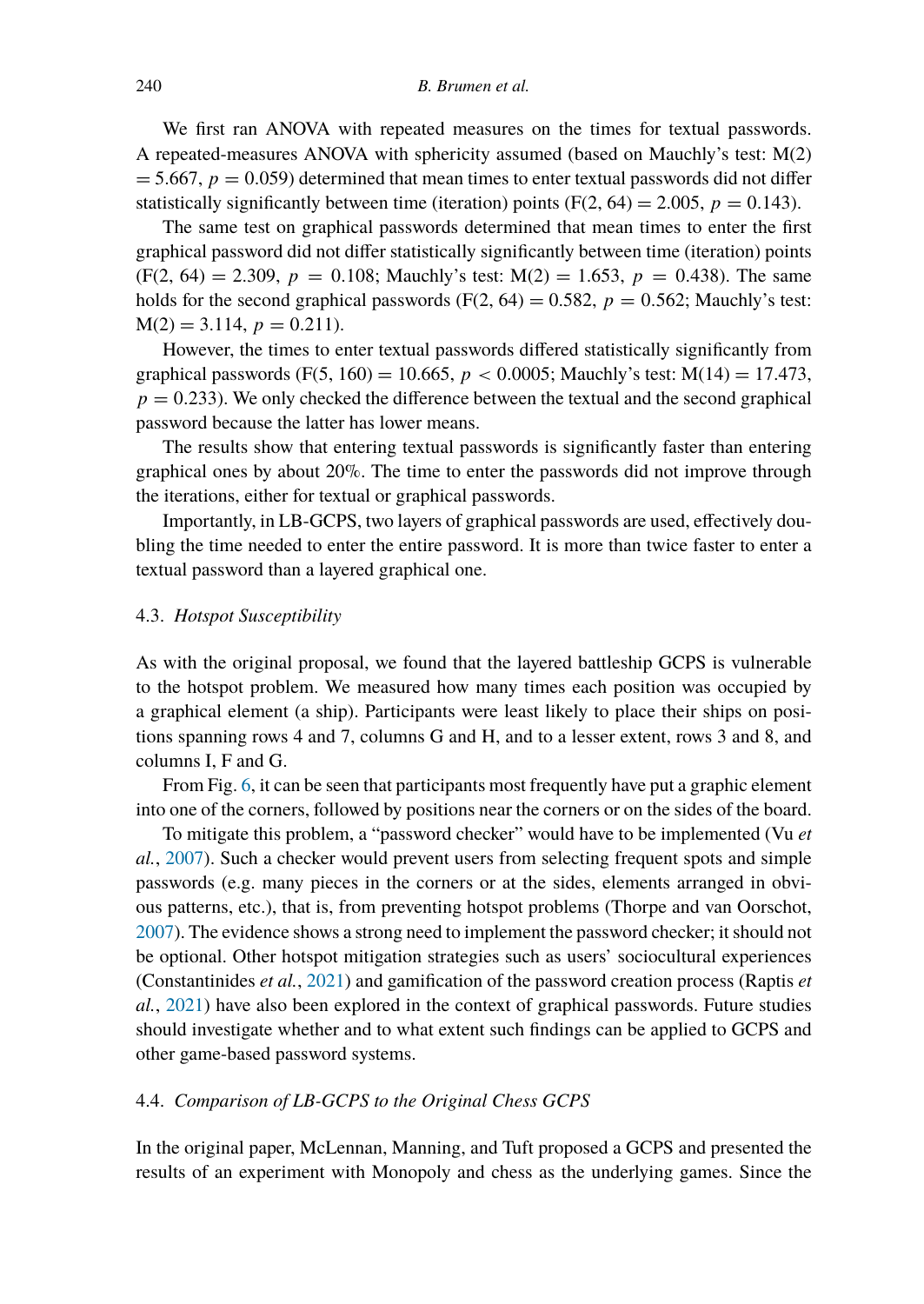<span id="page-16-0"></span>

|                | Α               | B | $\mathsf{C}$ | $DEFT$            |           | G               | H                |                 |    |
|----------------|-----------------|---|--------------|-------------------|-----------|-----------------|------------------|-----------------|----|
| $\mathbf{1}$   | 371             |   |              | 27 26 20 23 16 17 |           |                 |                  | 20 25           | 36 |
| $\overline{2}$ | 32              |   |              | 33 25 17 14 13 11 |           |                 | 12               | 16              | 31 |
| 3              |                 |   |              | 28 19 12 11 15 12 |           |                 | 9 8              | 11              | 26 |
|                |                 |   |              | 18 12 13 10 13    | $\vert$ 9 | 51              | 51               | $\overline{7}$  | 20 |
| 5              |                 |   |              | 26 22 24 22 23 13 |           | 91              | 10 <sup>1</sup>  | 13 15           |    |
| 6              |                 |   |              | 17 18 17 10 18 13 |           | 8               | 11               | 13              | 15 |
| 7 <sup>1</sup> |                 |   |              | 16 13 10 5 16 11  |           | 31              | 3 <sup>1</sup>   | 8               | 15 |
| 8              | 25 <sub>1</sub> |   |              | 23 12 10 17 13    |           | 6l              | $6 \overline{6}$ | 13 <sup>1</sup> | 20 |
| 9              | 27              |   |              | 22 14 13 22 19    |           | 9               | 12               | 15 <sup>1</sup> | 23 |
|                | 33 <sup>1</sup> |   |              | 29 20 19 23 20    |           | 13 <sup>1</sup> | 14               | 20              | 29 |

Fig. 6. Heatmap of the distributions of the graphical elements.

original proposal was vulnerable to brute-force attacks, we only compare our results to the original version with four chess pieces, which is most attack-resilient. They reported an overall recall rate of 83% in the group of younger adults (high school students and older adults performed worse, at 67% and 60%, respectively). Similarly, Tao and Adams report a comparable recall rate of 78% using a single setting of a Chinese game "Go" (Tao and Adams, [2008\)](#page-21-7). Another study investigated chess-based passwords that reported recall rates as high as 100% for passwords of length 8 and more even up to a week after the initial study (Zhu *et al.*, [2018\)](#page-21-8). Although the memorability analysis was conducted on a rather small sample, thus limiting the study's internal validity, the results are nonetheless promising for game-based systems.

The reported recall rate of 83% in the original GCPS is not significantly different from the recall rates in our iterations  $(I_1: \chi_{g1\text{-original}}(1) = 0.362, p = 0.548; I_2: \chi_{g2\text{-original}}(1) =$ 3.531,  $p = 0.06$ ; I<sub>3</sub>:  $\chi_{g3\text{-original}}(1) = 0.422$ ,  $p = 0.516$ ). The result is interesting because it suggests that remembering more elaborate game settings with more pieces does not necessarily mean a much higher memory burden for the users. The result also shows that layering is not the factor that causes lower recall rates.

What is also noticeable from our measurements is that the recall rates are pretty stable between the iterations, which is also in line with the findings of the original paper.

The recall times in our experiment are also comparable to the "reaction times" reported in the original paper. Our average measured time is about 20 seconds, while their reaction times are reported at between 17 and 27 seconds in the comparable group of younger adults. Again, similar results are reported for the chess-based CMAPS (Zhu *et al.*, [2018\)](#page-21-8). However, the comparison must take into consideration different devices used. Our participants used PCs while the original setup employed iPod Touch and iPad Minis (27 and 17 seconds, respectively). Unfortunately, due to original data not being available, we could not run any statistical test to check for the statistical significance of the differences.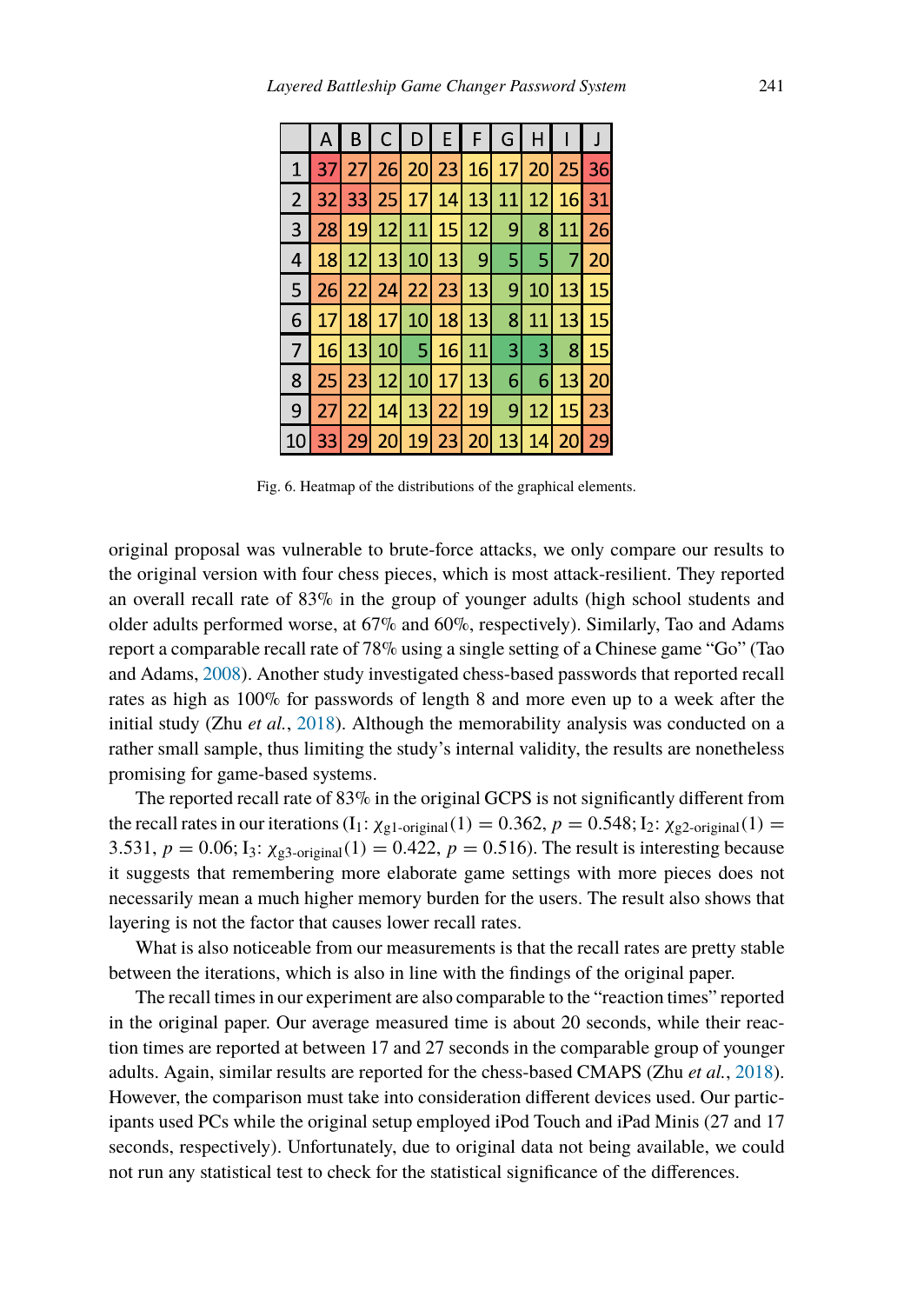However, layering in our experiment effectively doubled the times needed to enter both parts of the graphical password.

## 4.5. *Participants' Perceptions on Using Graphical Passwords*

As mentioned, we surveyed the users  $(N = 33)$  about their perceptions of using graphical passwords. We firstly asked about the length of their typical mostly used passwords. The responses are worrying: 12 users (36%) used passwords between 5 and 8 characters, 20 users had passwords between 9 and 12 characters long  $(61\%)$ , and only one user used longer passwords.

Next, we asked the users how many times a year they forget their password. There were 22 (67%) who forget their password several times a year, followed by eight (24%) respondents with the answer "at least once a month,"; the remaining three users answered "weekly", "never", "several times per month" each. Forgetting a password is thus not a rare occasion.

We wanted to know whether the general requirements to enter the layered graphical and 11-character textual passwords were too demanding. Regarding the layered graphical password, the majority, 26 respondents (76%), replied with "no", and only the minority, 8 (24%), thought it was too demanding. Interestingly, 21 users (64%) responded that an 11-character password is too high of a demand.

Next, we asked which feature of graphical passwords they liked the most. Out of seven choices, they were able to select three. Most respondents chose memorability (11), followed by innovativeness (9) and simplicity (8). Other possibilities (in order) were: "none of the above", "speed of entry", "user interface", and "applicability for a wider use".

The final block of questions was about the participants' impressions on using graphical passwords. We measured their responses using a 5-point Likert scale. Knowing that the answers are ordinal and not scalar, we report the average values for reference only.

Data from Table [5](#page-18-0) confirm our measurements and the related work on graphical passwords. The results are pretty in line with findings from McLennan *et al.* [\(2017\)](#page-20-0). Our participants, too, felt it is not difficult or cumbersome to use graphical passwords, and they liked the user interface. They commended the intuitiveness of the graphical password system, probably because participants are familiar with the underlying game.

However, it takes a long time to enter the password. That is possibly why our participants were not entirely thrilled with the system, would be less likely to use it elsewhere, and recommend it to others.

#### 4.6. *Limitations*

We paid particular attention to the experimental details during our study to make our results as valid as possible. However, due to the nature of the research and the available resources, the findings have some limitations.

Firstly, the respondents we recruited are not representative of the population. They are younger and more educated and have some experience using authentication schemes.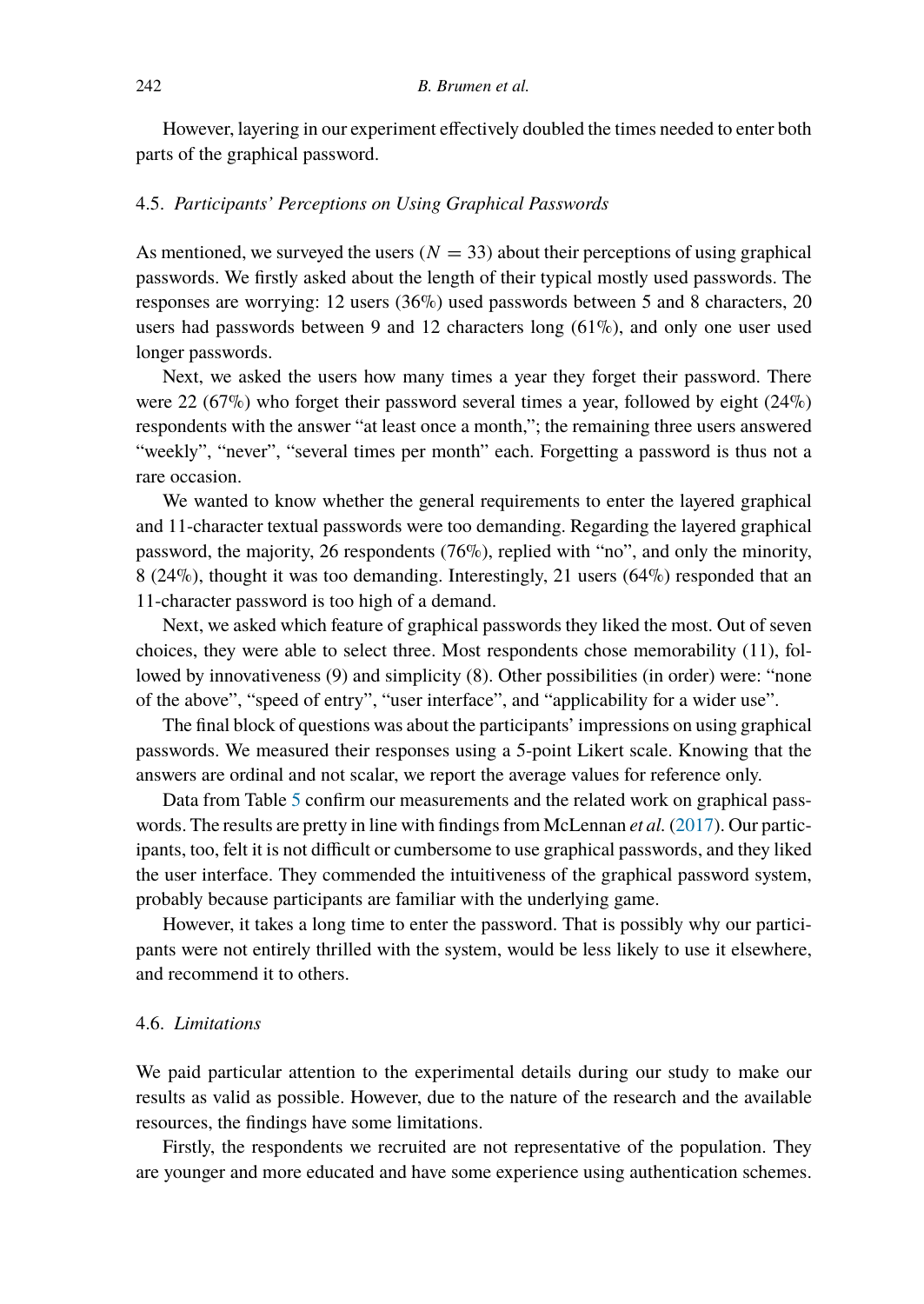<span id="page-18-0"></span>

|                                                                | $1 -$            | Completely<br>disagree |                  | $2 -$<br>Disagree |                  | $3 - Neither$<br>agree nor<br>disagree |                  | $4 - \text{Agree}$ |                  | $5 -$<br>Completely<br>agree |     |
|----------------------------------------------------------------|------------------|------------------------|------------------|-------------------|------------------|----------------------------------------|------------------|--------------------|------------------|------------------------------|-----|
|                                                                | $\boldsymbol{N}$ | $\%$                   | $\boldsymbol{N}$ | $\%$              | $\boldsymbol{N}$ | $\%$                                   | $\boldsymbol{N}$ | $\%$               | $\boldsymbol{N}$ | $\%$                         |     |
| Not difficult to use                                           | $\Omega$         | $\Omega$               | $\Omega$         | $\mathbf{0}$      | $\Omega$         | $\Omega$                               | $\overline{7}$   | 21                 | 26               | 79                           | 4.8 |
| Does not take a                                                | 6                | 18                     | 11               | 33                | 10               | 30                                     | 5                | 15                 | 1                | 3                            | 2.5 |
| long time to enter                                             |                  |                        |                  |                   |                  |                                        |                  |                    |                  |                              |     |
| Not cumbersome                                                 | $\overline{0}$   | $\mathbf{0}$           | 1                | 3                 | $\overline{4}$   | 12                                     | 9                | 27                 | 19               | 58                           | 4.4 |
| to use                                                         |                  |                        |                  |                   |                  |                                        |                  |                    |                  |                              |     |
| Instructions were<br>clear                                     | $\mathbf{0}$     | $\mathbf{0}$           | $\boldsymbol{0}$ | $\boldsymbol{0}$  | 6                | 18                                     | 10               | 30                 | 17               | 52                           | 4.3 |
| Graphical<br>password is easier<br>to remember than<br>textual | $\mathbf{0}$     | $\mathbf{0}$           | $\overline{2}$   | 6                 | $\overline{4}$   | 12                                     | 11               | 33                 | 16               | 49                           | 4.2 |
| User interface was<br>intuitive                                | $\overline{0}$   | $\mathbf{0}$           | $\mathbf{0}$     | $\mathbf{0}$      | $\overline{4}$   | 12                                     | 8                | 24                 | 21               | 64                           | 4.5 |
| Could be used by<br>anyone                                     | $\boldsymbol{0}$ | $\mathbf{0}$           | $\mathbf{1}$     | 3                 | 5                | 15                                     | 18               | 55                 | 9                | 27                           | 4.1 |
| Graphical<br>passwords feel<br>safer than textual              | $\overline{0}$   | $\mathbf{0}$           | $\mathbf{0}$     | $\mathbf{0}$      | $\mathbf{0}$     | $\mathbf{0}$                           | 6                | 18                 | 27               | 82                           | 4.8 |
| Useful                                                         | $\overline{0}$   | $\mathbf{0}$           | 1                | 3                 | 11               | 33                                     | 9                | 27                 | 12               | 36                           | 3.9 |
| Thrilled                                                       |                  |                        | 3                | 9                 | 11               | 33                                     | 13               | 39                 | 6                | 18                           | 3.7 |
| Would like to use<br>elsewhere                                 | $\overline{4}$   | 12                     | 3                | 9                 | 11               | 33                                     | 12               | 36                 | 3                | 9                            | 3.2 |
| Would<br>recommend to<br>others                                | $\overline{4}$   | 12                     | 3                | 9                 | 16               | 49                                     | 8                | 24                 | $\overline{2}$   | 6                            | 3.0 |

Table 5 Participants' perceptions of using graphical passwords.

The time to enter either textual or graphical passwords is probably longer in the general population. Nevertheless, our reported times to enter the password are in line with the previous findings (which, in turn, again used a younger-than-population sample).

Secondly, we were comparing the usability and memorability of LB-GCPS against well-established textual passwords. Participants use textual passwords almost daily, and they are well familiar with the user interface. We exposed them to an entirely new authentication scheme with minimal instructions on how to use it. Despite the participants finding the user interface intuitive, it was a new system they needed to adapt to. Hence, usability measurements are biased towards textual passwords due to their widespread use. We can speculate that more prolonged use of graphical passwords would shorten the time to enter them, especially on touch devices.

Thirdly, our results apply only to PC-based settings. Based on our limited resources, we were not able to conduct the research using touch-based devices. The comparisons with the base GCPS scheme on usability are thus not directly applicable. Nevertheless, with about 20 seconds to enter a graphical password, our results are on the same scale as the original and related studies.

Finally, our study mimicked the experimental design of the original proposal by McLennan, Manning, and Tuft. Although this choice was made to increase our external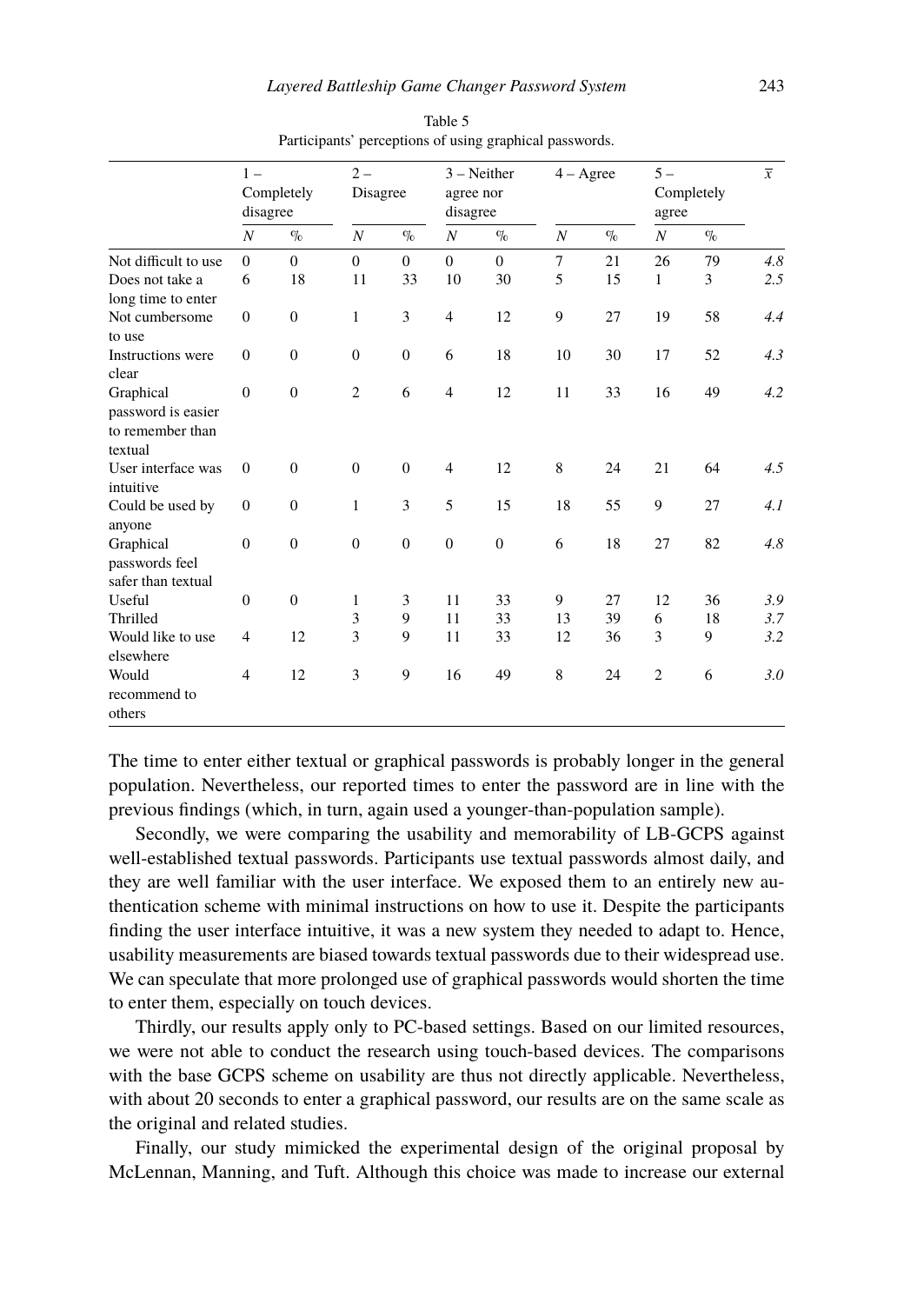validity by allowing for direct comparisons with the GCPS, the limitations of the original experimental design were also inherited. Namely, we did not investigate all relevant attack vectors, such as smudge and shoulder surfing attacks (Bošnjak and Brumen, [2020\)](#page-20-12), which were empirically demonstrated to be more dangerous for graphical authentication schemes. Future studies should examine the LB-GCPS in the context of these potential security vulnerabilities.

## <span id="page-19-0"></span>**5. Conclusion**

The innovative and unique Game Changer Password System, as initially proposed in McLennan *et al.* ([2017\)](#page-20-0), was shown to have some security weaknesses and be prone to simple brute force and dictionary attacks (Brumen, [2019](#page-20-2)). The authors of the initial solution proposed layering to increase brute force and dictionary attack resilience. The layering introduces an additional layer of passwords. If properly implemented, it increases the overall length of a password, and with that, the system's resilience against the attacks. The authors of the initial proposal have conducted an experiment and have shown that the system produces memorable and useful passwords; however, layering has neither been used nor its effects have been measured. In the present study, we fill this knowledge gap by measuring the impact of layering on the usability and memorability of the proposed graphical-based password system.

The findings regarding memorability are surprising. There is no significantly observable decrease in the recall rate of a layered design. Participants were able to recall two unrelated graphical passwords just as well as a single one. This is a unique finding in the studies of graphical passwords.

Additionally, the recall rate is high, at around 80%, and may still be improved (Woods and Siponen, [2019](#page-21-9)). This finding is in line with the results of other studies of graphical passwords.

The results regarding usability are expected: because of layering, the amount of time needed to enter two graphical passwords is doubled, from about 20 seconds per single password to about 40 for both. Compared to textual passwords, a single textual password is entered about 20% faster than a graphical. Participants felt that the increased time to enter a graphical password made it much less useful. Hence, they were less likely to use it elsewhere and recommend it to others. However, trust is essential in systems with elevated security requirements (Larriba *et al.*, [2021\)](#page-20-15). Namely, users' motivation is the primary drive to accept a new password system.

Our study has again shown that optimizing the password security–memorability–usability triangle is hard to achieve without compromising one of its cornerstones. This finding is consistent with past studies of graphical and hybrid authentication schemes, which demonstrated that a tradeoff must be made (Nizamani *et al.*, [2021\)](#page-21-10). For now, it seems, textual passwords remain at the optimum in general applications.

Nevertheless, game changer password systems are a promising direction. Additional research is needed to find a better balance between the memorability and usability of the game-based passwords and their resilience to brute force and dictionary attacks.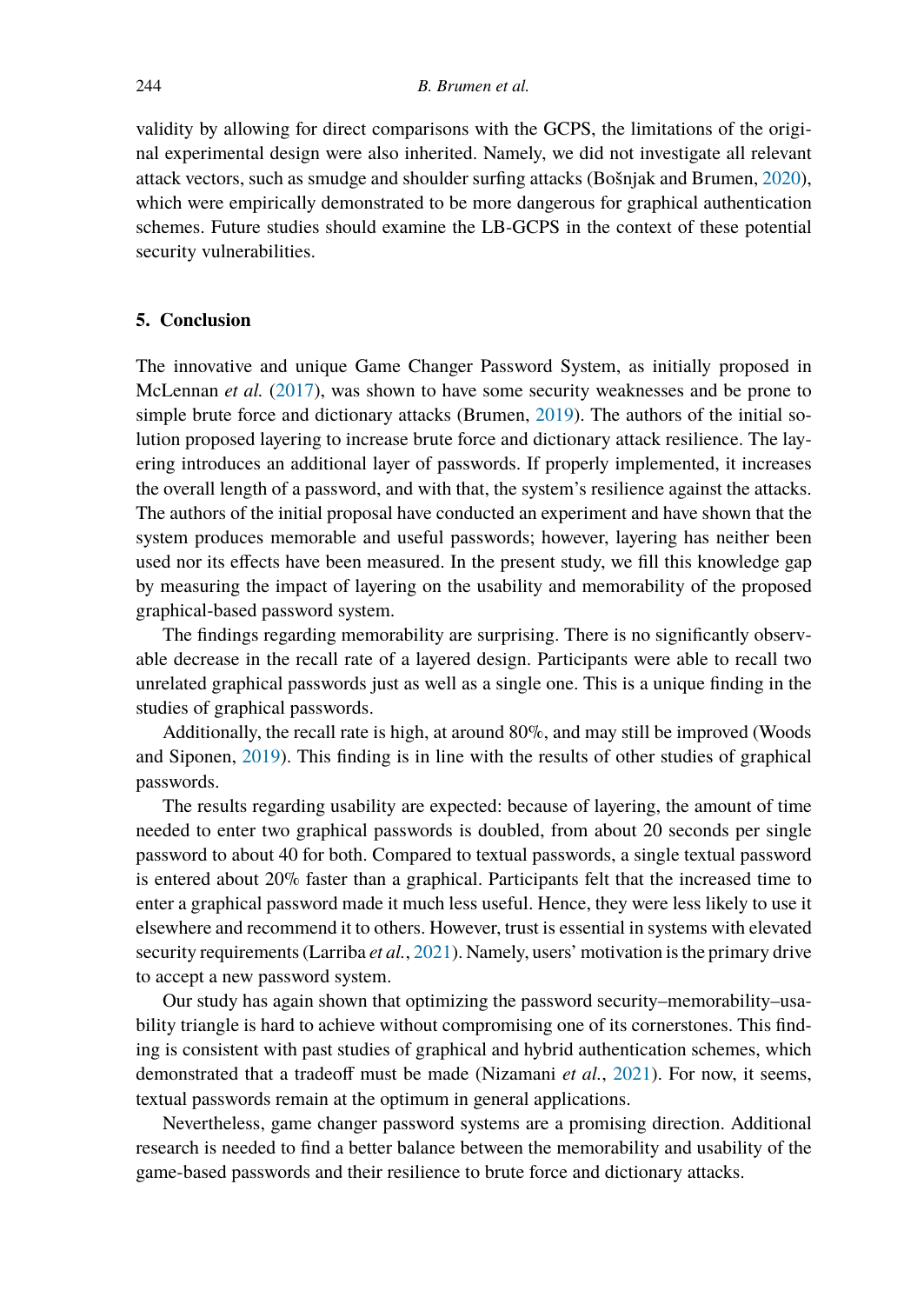The graphical passwords in general and the GCPS (or LB-GCPS) in particular can be used in special cases in which entry speed is not the primary factor or high resilience against brute-force attacks is not required.

## **Funding**

The author acknowledges the financial support from the Slovenian Research Agency (research core funding No. P2-0057) and the University of Maribor [\(http://www.um.si,](http://www.um.si, core funding) [corefunding\)](http://www.um.si, core funding).

## **References**

- <span id="page-20-5"></span>Adama, V.N., Oyefolahan, I.O., Ndunagu, J. (2021). Pure recall-based graphical user authentication schemes: perspectives from a closer look. In: *3rd African Human-Computer Interaction Conference: Inclusiveness and Empowerment*. Association for Computing Machinery, Maputo, Mozambique, pp. 141–145.
- <span id="page-20-6"></span>Al-Ameen, M.N., Fatema, K., Wright, M., Scielzo, S. (2015). The impact of cues and user interaction on the memorability of system-assigned recognition-based graphical passwords. In: *Proceedings of the Eleventh USENIX Conference on Usable Privacy and Security*, 22–24 July 2015. USENIX Association Ottawa, Canada pp. 185–196.
- <span id="page-20-13"></span>Biernacki, P., Waldorf, D. (1981). Snowball sampling: problems and techniques of chain referral sampling. *Sociological Methods & Research*, 10(2), 141–163.
- <span id="page-20-12"></span>Bošnjak, L., Brumen, B. (2020). Shoulder surfing experiments: a systematic literature review. *Computers & Security*, 99, 102023.
- <span id="page-20-2"></span>Brumen, B. (2019). Security analysis of game changer password system. *International Journal of Human – Computer Studies*, 126, 44–52.
- <span id="page-20-9"></span>Brumen, B., Taneski, V. (2015). Moore's curse on textual passwords. In: *2015 38th International Convention on Information and Communication Technology, Electronics and Microelectronics (MIPRO)*. IEEE, Opatija, Croatia.
- <span id="page-20-3"></span>Constantinides, A. Fidas, C., Belk, M., Pietron, A.M., Han, T., Pitsillides, A. (2021). From hot-spots towards experience-spots: leveraging on users' sociocultural experiences to enhance security in cued-recall graphical authentication. *International Journal of Human-Computer Studies*, 149, 102602.
- <span id="page-20-7"></span>Demaine, E.D. (2001). Playing games with algorithms: algorithmic combinatorial game theory. In: *Mathematical Foundations of Computer Science 2001*, Springer Berlin Heidelberg.
- <span id="page-20-10"></span>Grassi, P.A., Fenton, J.L., Newton, E.M., Perlner, R.A., Regenscheid, A.R., Burr, W.E., Richer, J.P. (2017). *NIST Special Publication 800-63B. Digital Identity Guidelines. Authentication and Lifecycle Management*. National Institute of Standards and Technology, Gaithersburg, MD, USA.
- <span id="page-20-14"></span>Heckathorn, D.D. (2002). Respondent-driven sampling II: deriving valid population estimates from chainreferral samples of hidden populations. *Social Problems*, 49(1), 11–34.
- <span id="page-20-1"></span>Kiesel, J., Stein, B., Lucks, S. (2017). A large-scale analysis of the mnemonic password advice. In: *Proceedings of NDSS, 26 February–1 March 2017*. Internet Society, San Diego, CA, USA.
- <span id="page-20-15"></span>Larriba, A.M. Cerdà i Cucó, A., Sempere, J.M., López, D. (2021). Distributed trust, a blockchain election scheme. *Informatica*, 32(2), 321–355.
- <span id="page-20-8"></span>Lugo, M. (2009). Battleship Permutations. Available from: [https://mathoverflow.net/questions/8374/](https://mathoverflow.net/questions/8374/battleship-permutations) [battleship-permutations.](https://mathoverflow.net/questions/8374/battleship-permutations) Archived at <http://archive.vn/wip/Rtvn7>.
- <span id="page-20-0"></span>McLennan, C.T., Manning, P., Tuft, S.E. (2017). An evaluation of the game changer password system: a new approach to password security. *International Journal of Human-Computer Studies*, 100, 1–17.
- <span id="page-20-4"></span>Moser, M.-B., Rowland, D.C., Moser, E.I. (2015). Place cells, grid cells, and memory. *Cold Spring Harbor Perspectives in Biology*, *7*(2).
- <span id="page-20-11"></span>Norman, T.L. (2014). *Integrated Security Systems Design: A Complete Reference for Building Enterprise-wide Digital Security Systems*. Butterworth-Heinemann.